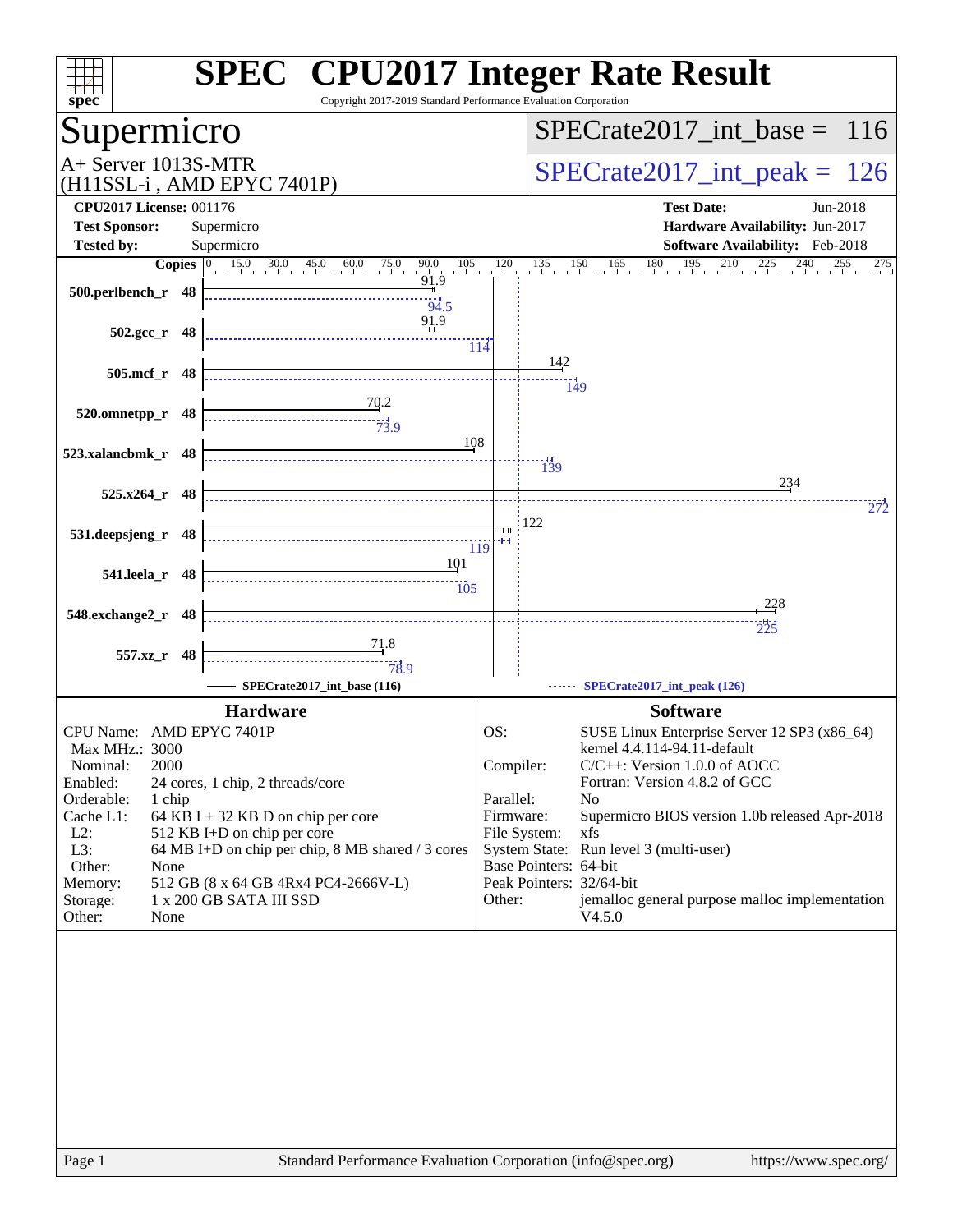

Copyright 2017-2019 Standard Performance Evaluation Corporation

### Supermicro

### [SPECrate2017\\_int\\_base =](http://www.spec.org/auto/cpu2017/Docs/result-fields.html#SPECrate2017intbase) 116

(H11SSL-i , AMD EPYC 7401P)

 $A+$  Server 1013S-MTR<br>(H11SSL in AMD EPVC 7401P) SPECrate 2017\_int\_peak = 126

**[CPU2017 License:](http://www.spec.org/auto/cpu2017/Docs/result-fields.html#CPU2017License)** 001176 **[Test Date:](http://www.spec.org/auto/cpu2017/Docs/result-fields.html#TestDate)** Jun-2018 **[Test Sponsor:](http://www.spec.org/auto/cpu2017/Docs/result-fields.html#TestSponsor)** Supermicro **[Hardware Availability:](http://www.spec.org/auto/cpu2017/Docs/result-fields.html#HardwareAvailability)** Jun-2017 **[Tested by:](http://www.spec.org/auto/cpu2017/Docs/result-fields.html#Testedby)** Supermicro **[Software Availability:](http://www.spec.org/auto/cpu2017/Docs/result-fields.html#SoftwareAvailability)** Feb-2018

#### **[Results Table](http://www.spec.org/auto/cpu2017/Docs/result-fields.html#ResultsTable)**

|                                  | <b>Base</b>   |                |       |                |              | <b>Peak</b>    |       |               |                |              |                |              |                |              |
|----------------------------------|---------------|----------------|-------|----------------|--------------|----------------|-------|---------------|----------------|--------------|----------------|--------------|----------------|--------------|
| <b>Benchmark</b>                 | <b>Copies</b> | <b>Seconds</b> | Ratio | <b>Seconds</b> | <b>Ratio</b> | <b>Seconds</b> | Ratio | <b>Copies</b> | <b>Seconds</b> | <b>Ratio</b> | <b>Seconds</b> | <b>Ratio</b> | <b>Seconds</b> | <b>Ratio</b> |
| $500$ .perlbench r               | 48            | 830            | 92.1  | 831            | 91.9         | 835            | 91.5  | 48            | 812            | 94.1         | 808            | 94.5         | 806            | 94.8         |
| $502.\text{sec}$                 | 48            | 754            | 90.1  | 737            | 92.2         | 739            | 91.9  | 48            | 595            | <b>114</b>   | 598            | 114          | 588            | 116          |
| $505$ .mcf r                     | 48            | 547            | 142   | 542            | 143          | 546            | 142   | 48            | 522            | 149          | 521            | 149          | 521            | 149          |
| 520.omnetpp_r                    | 48            | 899            | 70.1  | 897            | 70.2         | 893            | 70.5  | 48            | 852            | 73.9         | 853            | 73.9         | 850            | 74.1         |
| 523.xalancbmk r                  | 48            | 469            | 108   | 470            | 108          | 469            | 108   | 48            | 364            | 139          | 369            | 137          | 365            | <u>139</u>   |
| 525.x264 r                       | 48            | 359            | 234   | 359            | 234          | 359            | 234   | 48            | <u>309</u>     | 272          | 309            | 272          | 309            | 272          |
| 531.deepsjeng_r                  | 48            | 452            | 122   | 460            | 120          | 449            | 123   | 48            | 462            | <u>119</u>   | 450            | 122          | 462            | 119          |
| 541.leela r                      | 48            | 785            | 101   | 784            | 101          | 785            | 101   | 48            | 756            | 105          | 756            | 105          | 756            | <b>105</b>   |
| 548.exchange2_r                  | 48            | 571            | 220   | 552            | 228          | 551            | 228   | 48            | 559            | 225          | 551            | 228          | 563            | 223          |
| 557.xz r                         | 48            | 721            | 71.9  | 724            | 71.6         | 722            | 71.8  | 48            | 657            | 78.9         | 658            | 78.8         | 655            | 79.1         |
| $SPECrate2017$ int base =<br>116 |               |                |       |                |              |                |       |               |                |              |                |              |                |              |

**[SPECrate2017\\_int\\_peak =](http://www.spec.org/auto/cpu2017/Docs/result-fields.html#SPECrate2017intpeak) 126**

Results appear in the [order in which they were run.](http://www.spec.org/auto/cpu2017/Docs/result-fields.html#RunOrder) Bold underlined text [indicates a median measurement.](http://www.spec.org/auto/cpu2017/Docs/result-fields.html#Median)

#### **[Submit Notes](http://www.spec.org/auto/cpu2017/Docs/result-fields.html#SubmitNotes)**

The config file option 'submit' was used. 'numactl' was used to bind copies to the cores. See the configuration file for details.

#### **[Operating System Notes](http://www.spec.org/auto/cpu2017/Docs/result-fields.html#OperatingSystemNotes)**

'ulimit -s unlimited' was used to set environment stack size 'ulimit -l 2097152' was used to set environment locked pages in memory limit

runspec command invoked through numactl i.e.: numactl --interleave=all runspec <etc>

Set dirty\_ratio=8 to limit dirty cache to 8% of memory Set swappiness=1 to swap only if necessary Set zone\_reclaim\_mode=1 to free local node memory and avoid remote memory sync then drop\_caches=3 to reset caches before invoking runcpu

dirty\_ratio, swappiness, zone\_reclaim\_mode and drop\_caches were all set using privileged echo (e.g. echo 1 > /proc/sys/vm/swappiness).

Transparent huge pages were enabled for this run (OS default)

Huge pages were not configured for this run.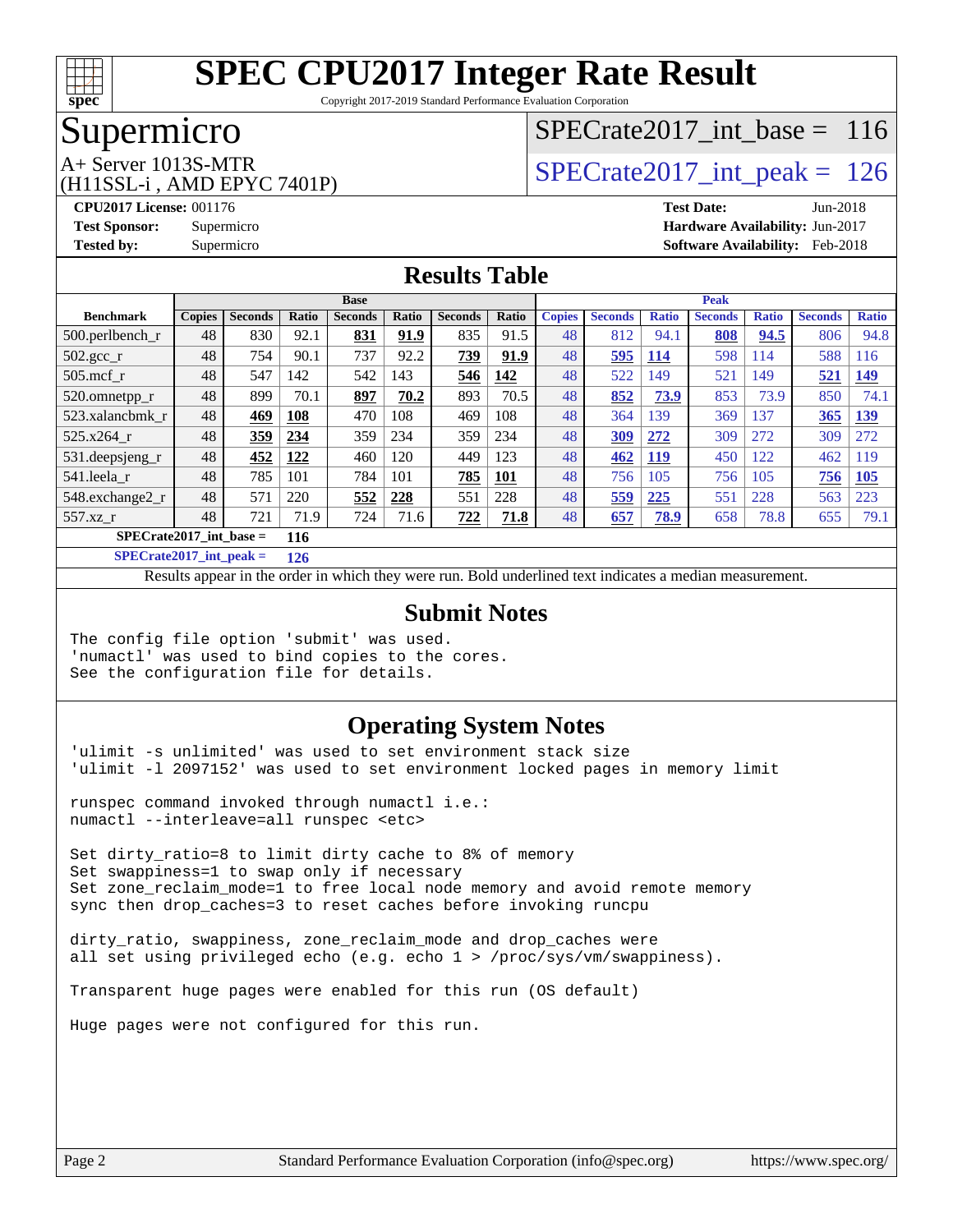

Copyright 2017-2019 Standard Performance Evaluation Corporation

### Supermicro

[SPECrate2017\\_int\\_base =](http://www.spec.org/auto/cpu2017/Docs/result-fields.html#SPECrate2017intbase) 116

(H11SSL-i , AMD EPYC 7401P)

 $A+$  Server 1013S-MTR<br>(H11SSL in AMD EPVC 7401P) SPECrate 2017\_int\_peak = 126

**[Tested by:](http://www.spec.org/auto/cpu2017/Docs/result-fields.html#Testedby)** Supermicro **[Software Availability:](http://www.spec.org/auto/cpu2017/Docs/result-fields.html#SoftwareAvailability)** Feb-2018

**[CPU2017 License:](http://www.spec.org/auto/cpu2017/Docs/result-fields.html#CPU2017License)** 001176 **[Test Date:](http://www.spec.org/auto/cpu2017/Docs/result-fields.html#TestDate)** Jun-2018 **[Test Sponsor:](http://www.spec.org/auto/cpu2017/Docs/result-fields.html#TestSponsor)** Supermicro **[Hardware Availability:](http://www.spec.org/auto/cpu2017/Docs/result-fields.html#HardwareAvailability)** Jun-2017

#### **[General Notes](http://www.spec.org/auto/cpu2017/Docs/result-fields.html#GeneralNotes)**

Environment variables set by runcpu before the start of the run: LD\_LIBRARY\_PATH = "/home/cpu2017/amd1704-rate-libs-revC/64;/home/cpu2017/amd1704-rate-libs-revC/32:" MALLOC\_CONF = "lg\_chunk:26"

The AMD64 AOCC Compiler Suite is available at <http://developer.amd.com/amd-aocc/>

The AOCC Gold Linker plugin was installed and used for the link stage.

The AOCC Fortran Plugin version 1.0 was used to leverage AOCC optimizers with gfortran. It is available here: <http://developer.amd.com/amd-aocc/> Binaries were compiled on a system with 2x AMD EPYC 7601 CPU + 512GB Memory using RHEL 7.4

jemalloc, a general purpose malloc implementation, was obtained at <https://github.com/jemalloc/jemalloc/releases/download/4.5.0/jemalloc-4.5.0.tar.bz2> jemalloc was built with GCC v4.8.5 in RHEL v7.2 under default conditions. jemalloc uses environment variable MALLOC\_CONF with values narenas and lg\_chunk: narenas: sets the maximum number of arenas to use for automatic multiplexing of threads and arenas. lg\_chunk: set the virtual memory chunk size (log base 2). For example,

lg\_chunk:21 sets the default chunk size to 2^21 = 2MiB.

NA: The test sponsor attests, as of date of publication, that CVE-2017-5754 (Meltdown) is mitigated in the system as tested and documented. Yes: The test sponsor attests, as of date of publication, that CVE-2017-5753 (Spectre variant 1) is mitigated in the system as tested and documented. Yes: The test sponsor attests, as of date of publication, that CVE-2017-5715 (Spectre variant 2) is mitigated in the system as tested and documented.

#### **[Platform Notes](http://www.spec.org/auto/cpu2017/Docs/result-fields.html#PlatformNotes)**

BIOS Settings: Determinism Slider = Power Sysinfo program /home/cpu2017/bin/sysinfo Rev: r5797 of 2017-06-14 96c45e4568ad54c135fd618bcc091c0f running on linux-pm02 Fri Jun 29 11:13:07 2018

 SUT (System Under Test) info as seen by some common utilities. For more information on this section, see <https://www.spec.org/cpu2017/Docs/config.html#sysinfo>

 From /proc/cpuinfo model name : AMD EPYC 7401P 24-Core Processor 1 "physical id"s (chips) 48 "processors"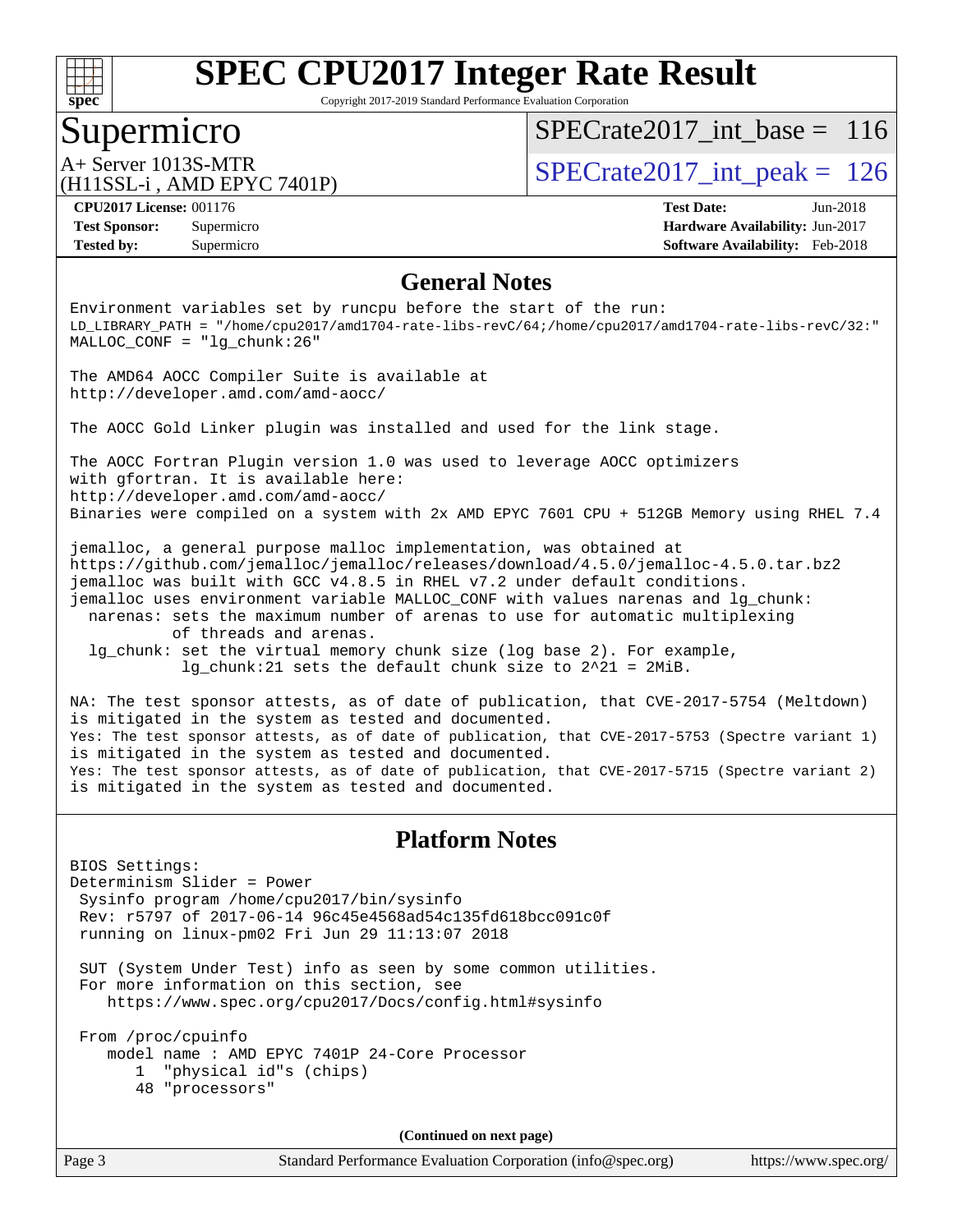

Copyright 2017-2019 Standard Performance Evaluation Corporation

### Supermicro

[SPECrate2017\\_int\\_base =](http://www.spec.org/auto/cpu2017/Docs/result-fields.html#SPECrate2017intbase) 116

A+ Server 1013S-MTR<br>(H11SSL-i, AMD EPYC 7401P)

 $SPECTate 2017\_int\_peak = 126$ 

#### **[CPU2017 License:](http://www.spec.org/auto/cpu2017/Docs/result-fields.html#CPU2017License)** 001176 **[Test Date:](http://www.spec.org/auto/cpu2017/Docs/result-fields.html#TestDate)** Jun-2018

**[Tested by:](http://www.spec.org/auto/cpu2017/Docs/result-fields.html#Testedby)** Supermicro **[Software Availability:](http://www.spec.org/auto/cpu2017/Docs/result-fields.html#SoftwareAvailability)** Feb-2018

**[Test Sponsor:](http://www.spec.org/auto/cpu2017/Docs/result-fields.html#TestSponsor)** Supermicro **[Hardware Availability:](http://www.spec.org/auto/cpu2017/Docs/result-fields.html#HardwareAvailability)** Jun-2017

#### **[Platform Notes \(Continued\)](http://www.spec.org/auto/cpu2017/Docs/result-fields.html#PlatformNotes)**

| cpu cores $: 24$<br>siblings : 48                                                                                                                                          | cores, siblings (Caution: counting these is hw and system dependent. The following<br>excerpts from /proc/cpuinfo might not be reliable. Use with caution.) |  |  |  |  |  |  |
|----------------------------------------------------------------------------------------------------------------------------------------------------------------------------|-------------------------------------------------------------------------------------------------------------------------------------------------------------|--|--|--|--|--|--|
|                                                                                                                                                                            | physical 0: cores 0 1 2 4 5 6 8 9 10 12 13 14 16 17 18 20 21 22 24 25 26 28 29 30                                                                           |  |  |  |  |  |  |
| From 1scpu:                                                                                                                                                                |                                                                                                                                                             |  |  |  |  |  |  |
| Architecture:                                                                                                                                                              | x86 64                                                                                                                                                      |  |  |  |  |  |  |
| $CPU$ op-mode( $s$ ):                                                                                                                                                      | $32$ -bit, $64$ -bit                                                                                                                                        |  |  |  |  |  |  |
| Byte Order:                                                                                                                                                                | Little Endian                                                                                                                                               |  |  |  |  |  |  |
| CPU(s):                                                                                                                                                                    | 48                                                                                                                                                          |  |  |  |  |  |  |
| On-line $CPU(s)$ list:                                                                                                                                                     | $0 - 47$                                                                                                                                                    |  |  |  |  |  |  |
| Thread( $s$ ) per core:                                                                                                                                                    | 2                                                                                                                                                           |  |  |  |  |  |  |
| Core(s) per socket:                                                                                                                                                        | 24                                                                                                                                                          |  |  |  |  |  |  |
| Socket(s):                                                                                                                                                                 | 1                                                                                                                                                           |  |  |  |  |  |  |
| NUMA $node(s):$                                                                                                                                                            | 4                                                                                                                                                           |  |  |  |  |  |  |
| Vendor ID:                                                                                                                                                                 | AuthenticAMD                                                                                                                                                |  |  |  |  |  |  |
| CPU family:                                                                                                                                                                | 23                                                                                                                                                          |  |  |  |  |  |  |
| Model:                                                                                                                                                                     | 1                                                                                                                                                           |  |  |  |  |  |  |
| Model name:                                                                                                                                                                | AMD EPYC 7401P 24-Core Processor                                                                                                                            |  |  |  |  |  |  |
| Stepping:                                                                                                                                                                  | $\overline{2}$                                                                                                                                              |  |  |  |  |  |  |
| CPU MHz:                                                                                                                                                                   | 2000.000                                                                                                                                                    |  |  |  |  |  |  |
| CPU max MHz:                                                                                                                                                               | 2000.0000                                                                                                                                                   |  |  |  |  |  |  |
| CPU min MHz:                                                                                                                                                               | 1200.0000                                                                                                                                                   |  |  |  |  |  |  |
| BogoMIPS:                                                                                                                                                                  | 3999.77                                                                                                                                                     |  |  |  |  |  |  |
| Virtualization:                                                                                                                                                            | $AMD-V$                                                                                                                                                     |  |  |  |  |  |  |
| Lld cache:                                                                                                                                                                 | 32K                                                                                                                                                         |  |  |  |  |  |  |
| Lli cache:                                                                                                                                                                 | 64K                                                                                                                                                         |  |  |  |  |  |  |
| L2 cache:                                                                                                                                                                  | 512K                                                                                                                                                        |  |  |  |  |  |  |
| L3 cache:                                                                                                                                                                  | 8192K                                                                                                                                                       |  |  |  |  |  |  |
| NUMA node0 CPU(s):                                                                                                                                                         | $0 - 5$ , 24-29                                                                                                                                             |  |  |  |  |  |  |
| NUMA nodel $CPU(s):$                                                                                                                                                       | $6 - 11, 30 - 35$                                                                                                                                           |  |  |  |  |  |  |
| NUMA $node2$ $CPU(s)$ :                                                                                                                                                    | $12 - 17, 36 - 41$                                                                                                                                          |  |  |  |  |  |  |
| NUMA $node3$ CPU $(s)$ :                                                                                                                                                   | $18 - 23, 42 - 47$                                                                                                                                          |  |  |  |  |  |  |
| Flags:                                                                                                                                                                     | fpu vme de pse tsc msr pae mce cx8 apic sep mtrr pge mca cmov                                                                                               |  |  |  |  |  |  |
| pat pse36 clflush mmx fxsr sse sse2 ht syscall nx mmxext fxsr_opt pdpe1gb rdtscp lm                                                                                        |                                                                                                                                                             |  |  |  |  |  |  |
| constant_tsc rep_good nopl nonstop_tsc extd_apicid amd_dcm aperfmperf eagerfpu pni                                                                                         |                                                                                                                                                             |  |  |  |  |  |  |
| pclmulqdq monitor ssse3 fma cx16 sse4_1 sse4_2 movbe popcnt aes xsave avx f16c                                                                                             |                                                                                                                                                             |  |  |  |  |  |  |
| rdrand lahf_lm cmp_legacy svm extapic cr8_legacy abm sse4a misalignsse 3dnowprefetch                                                                                       |                                                                                                                                                             |  |  |  |  |  |  |
| osvw skinit wdt tce topoext perfctr_core perfctr_nb bpext perfctr_12 mwaitx arat cpb<br>hw_pstate retpoline retpoline_amd npt lbrv svm_lock nrip_save tsc_scale vmcb_clean |                                                                                                                                                             |  |  |  |  |  |  |
|                                                                                                                                                                            | flushbyasid decodeassists pausefilter pfthreshold vmmcall avic fsgsbase bmil avx2                                                                           |  |  |  |  |  |  |
|                                                                                                                                                                            | smep bmi2 rdseed adx smap clflushopt sha_ni xsaveopt xsavec xgetbvl clzero irperf                                                                           |  |  |  |  |  |  |
| ibpb overflow_recov succor smca                                                                                                                                            |                                                                                                                                                             |  |  |  |  |  |  |
|                                                                                                                                                                            |                                                                                                                                                             |  |  |  |  |  |  |
| /proc/cpuinfo cache data                                                                                                                                                   |                                                                                                                                                             |  |  |  |  |  |  |
| cache size : 512 KB                                                                                                                                                        |                                                                                                                                                             |  |  |  |  |  |  |
|                                                                                                                                                                            |                                                                                                                                                             |  |  |  |  |  |  |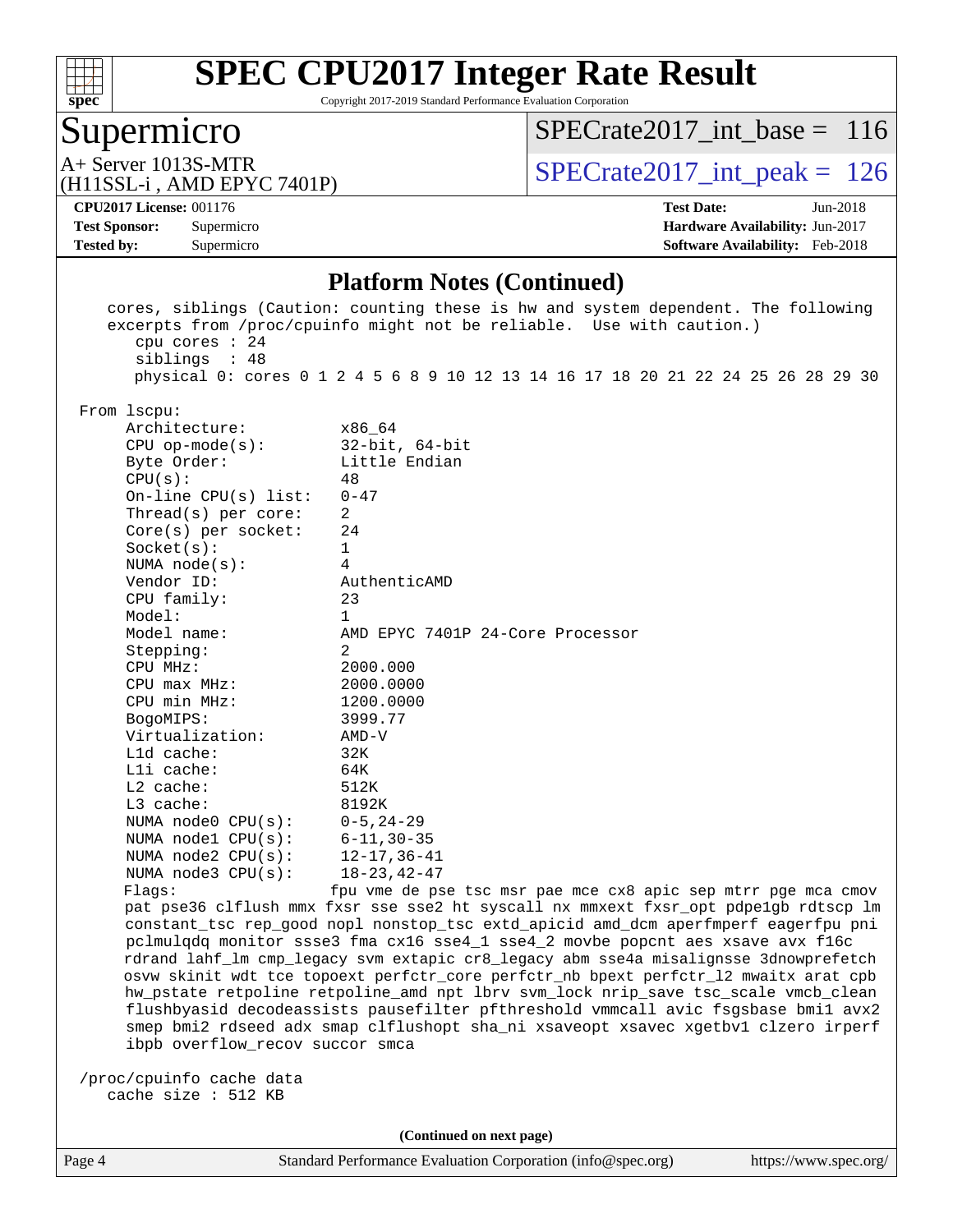

Copyright 2017-2019 Standard Performance Evaluation Corporation

### Supermicro

[SPECrate2017\\_int\\_base =](http://www.spec.org/auto/cpu2017/Docs/result-fields.html#SPECrate2017intbase) 116

(H11SSL-i , AMD EPYC 7401P)

 $A+$  Server 1013S-MTR<br>  $\langle$ H11SSL-i AMD EPYC 7401P) [SPECrate2017\\_int\\_peak =](http://www.spec.org/auto/cpu2017/Docs/result-fields.html#SPECrate2017intpeak) 126

**[CPU2017 License:](http://www.spec.org/auto/cpu2017/Docs/result-fields.html#CPU2017License)** 001176 **[Test Date:](http://www.spec.org/auto/cpu2017/Docs/result-fields.html#TestDate)** Jun-2018

**[Tested by:](http://www.spec.org/auto/cpu2017/Docs/result-fields.html#Testedby)** Supermicro **[Software Availability:](http://www.spec.org/auto/cpu2017/Docs/result-fields.html#SoftwareAvailability)** Feb-2018

**[Test Sponsor:](http://www.spec.org/auto/cpu2017/Docs/result-fields.html#TestSponsor)** Supermicro **[Hardware Availability:](http://www.spec.org/auto/cpu2017/Docs/result-fields.html#HardwareAvailability)** Jun-2017

#### **[Platform Notes \(Continued\)](http://www.spec.org/auto/cpu2017/Docs/result-fields.html#PlatformNotes)**

| From numactl --hardware WARNING: a numactl 'node' might or might not correspond to a<br>physical chip.<br>$available: 4 nodes (0-3)$<br>node 0 cpus: 0 1 2 3 4 5 24 25 26 27 28 29<br>node 0 size: 128841 MB<br>node 0 free: 128675 MB<br>node 1 cpus: 6 7 8 9 10 11 30 31 32 33 34 35<br>node 1 size: 129019 MB<br>node 1 free: 128877 MB<br>node 2 cpus: 12 13 14 15 16 17 36 37 38 39 40 41<br>node 2 size: 129019 MB<br>node 2 free: 128854 MB<br>node 3 cpus: 18 19 20 21 22 23 42 43 44 45 46 47<br>node 3 size: 129017 MB<br>node 3 free: 128855 MB |  |  |  |  |  |  |
|------------------------------------------------------------------------------------------------------------------------------------------------------------------------------------------------------------------------------------------------------------------------------------------------------------------------------------------------------------------------------------------------------------------------------------------------------------------------------------------------------------------------------------------------------------|--|--|--|--|--|--|
| node distances:                                                                                                                                                                                                                                                                                                                                                                                                                                                                                                                                            |  |  |  |  |  |  |
| node 0 1 2 3<br>0: 10 16 16 16                                                                                                                                                                                                                                                                                                                                                                                                                                                                                                                             |  |  |  |  |  |  |
| 1: 16 10 16 16                                                                                                                                                                                                                                                                                                                                                                                                                                                                                                                                             |  |  |  |  |  |  |
| 2: 16 16 10 16                                                                                                                                                                                                                                                                                                                                                                                                                                                                                                                                             |  |  |  |  |  |  |
| 3: 16 16 16<br>10                                                                                                                                                                                                                                                                                                                                                                                                                                                                                                                                          |  |  |  |  |  |  |
| From /proc/meminfo<br>MemTotal: 528278504 kB<br>HugePages_Total: 0<br>Hugepagesize: 2048 kB<br>From /etc/*release* /etc/*version*                                                                                                                                                                                                                                                                                                                                                                                                                          |  |  |  |  |  |  |
| $S$ uSE-release:<br>SUSE Linux Enterprise Server 12 (x86_64)<br>$VERSION = 12$<br>PATCHLEVEL = 3                                                                                                                                                                                                                                                                                                                                                                                                                                                           |  |  |  |  |  |  |
| # This file is deprecated and will be removed in a future service pack or release.                                                                                                                                                                                                                                                                                                                                                                                                                                                                         |  |  |  |  |  |  |
| # Please check /etc/os-release for details about this release.                                                                                                                                                                                                                                                                                                                                                                                                                                                                                             |  |  |  |  |  |  |
| os-release:<br>NAME="SLES"                                                                                                                                                                                                                                                                                                                                                                                                                                                                                                                                 |  |  |  |  |  |  |
| VERSION="12-SP3"                                                                                                                                                                                                                                                                                                                                                                                                                                                                                                                                           |  |  |  |  |  |  |
| VERSION_ID="12.3"                                                                                                                                                                                                                                                                                                                                                                                                                                                                                                                                          |  |  |  |  |  |  |
| PRETTY_NAME="SUSE Linux Enterprise Server 12 SP3"                                                                                                                                                                                                                                                                                                                                                                                                                                                                                                          |  |  |  |  |  |  |
| ID="sles"                                                                                                                                                                                                                                                                                                                                                                                                                                                                                                                                                  |  |  |  |  |  |  |
| ANSI COLOR="0;32"                                                                                                                                                                                                                                                                                                                                                                                                                                                                                                                                          |  |  |  |  |  |  |
| CPE_NAME="cpe:/o:suse:sles:12:sp3"                                                                                                                                                                                                                                                                                                                                                                                                                                                                                                                         |  |  |  |  |  |  |
| uname $-a$ :                                                                                                                                                                                                                                                                                                                                                                                                                                                                                                                                               |  |  |  |  |  |  |
| Linux linux-pm02 4.4.114-94.11-default #1 SMP Thu Feb 1 19:28:26 UTC 2018 (4309ff9)<br>x86_64 x86_64 x86_64 GNU/Linux                                                                                                                                                                                                                                                                                                                                                                                                                                      |  |  |  |  |  |  |
|                                                                                                                                                                                                                                                                                                                                                                                                                                                                                                                                                            |  |  |  |  |  |  |
| (Continued on next page)                                                                                                                                                                                                                                                                                                                                                                                                                                                                                                                                   |  |  |  |  |  |  |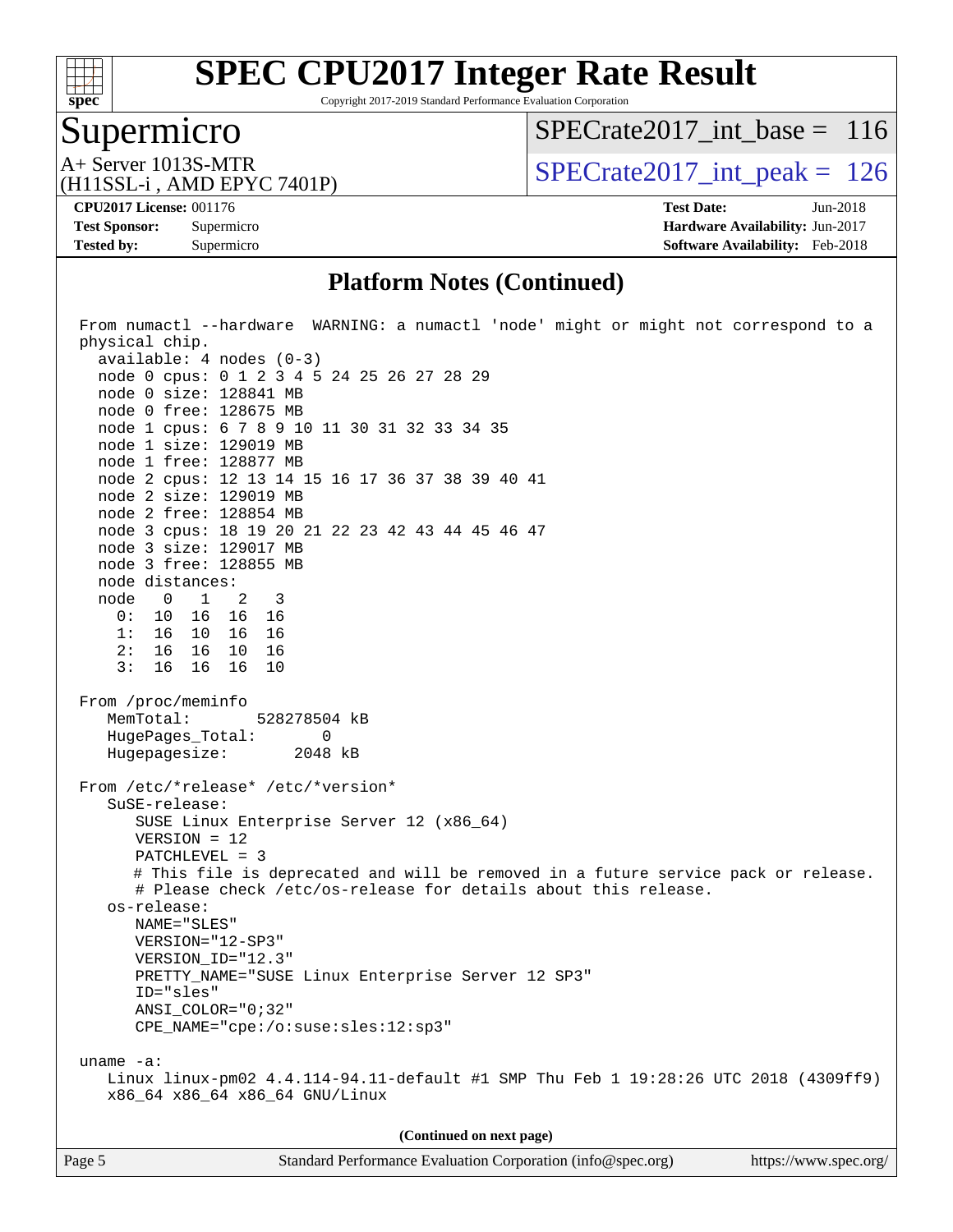

Copyright 2017-2019 Standard Performance Evaluation Corporation

#### Supermicro

[SPECrate2017\\_int\\_base =](http://www.spec.org/auto/cpu2017/Docs/result-fields.html#SPECrate2017intbase) 116

(H11SSL-i , AMD EPYC 7401P)

 $A+$  Server 1013S-MTR<br>  $\langle$ H11SSL-i AMD FPYC 7401P) [SPECrate2017\\_int\\_peak =](http://www.spec.org/auto/cpu2017/Docs/result-fields.html#SPECrate2017intpeak) 126

**[CPU2017 License:](http://www.spec.org/auto/cpu2017/Docs/result-fields.html#CPU2017License)** 001176 **[Test Date:](http://www.spec.org/auto/cpu2017/Docs/result-fields.html#TestDate)** Jun-2018

**[Tested by:](http://www.spec.org/auto/cpu2017/Docs/result-fields.html#Testedby)** Supermicro **[Software Availability:](http://www.spec.org/auto/cpu2017/Docs/result-fields.html#SoftwareAvailability)** Feb-2018

**[Test Sponsor:](http://www.spec.org/auto/cpu2017/Docs/result-fields.html#TestSponsor)** Supermicro **[Hardware Availability:](http://www.spec.org/auto/cpu2017/Docs/result-fields.html#HardwareAvailability)** Jun-2017

#### **[Platform Notes \(Continued\)](http://www.spec.org/auto/cpu2017/Docs/result-fields.html#PlatformNotes)**

run-level 3 Jun 29 10:00

 SPEC is set to: /home/cpu2017 Filesystem Type Size Used Avail Use% Mounted on /dev/sda4 xfs 145G 2.9G 142G 3% /home

 Additional information from dmidecode follows. WARNING: Use caution when you interpret this section. The 'dmidecode' program reads system data which is "intended to allow hardware to be accurately determined", but the intent may not be met, as there are frequent changes to hardware, firmware, and the "DMTF SMBIOS" standard. BIOS American Megatrends Inc. 1.0b 04/27/2018

Memory:

8x Samsung M386A8K40BM2-CTD 64 GB 4 rank 2667

(End of data from sysinfo program)

#### **[Compiler Version Notes](http://www.spec.org/auto/cpu2017/Docs/result-fields.html#CompilerVersionNotes)**

|        | $CC$ 502. $qcc$ $r$ ( $peak$ )                                                                                                                                                                                                                              |
|--------|-------------------------------------------------------------------------------------------------------------------------------------------------------------------------------------------------------------------------------------------------------------|
|        | AOCC.LLVM.4.0.0.B35.2017_04_26 clang version 4.0.0 (CLANG:) (based on LLVM<br>AOCC.LLVM.4.0.0.B35.2017 04 26)<br>Target: i386-unknown-linux-gnu<br>Thread model: posix<br>InstalledDir: /root/work/compilers/AOCC-1.0-Compiler/bin                          |
|        | CXXC $523.$ xalancbmk $r$ (peak)                                                                                                                                                                                                                            |
|        | AOCC.LLVM.4.0.0.B35.2017_04_26 clang version 4.0.0 (CLANG:) (based on LLVM<br>AOCC.LLVM.4.0.0.B35.2017 04 26)<br>Target: i386-unknown-linux-gnu<br>Thread model: posix<br>InstalledDir: /root/work/compilers/AOCC-1.0-Compiler/bin<br>_____________________ |
| CC.    | $500.perlbench_r(base) 502.sec_r(base) 505.mcf_r(base, peak)$<br>$525.x264_r(base) 557.xz_r(base, peak)$                                                                                                                                                    |
|        | AOCC.LLVM.4.0.0.B35.2017 04 26 clang version 4.0.0 (CLANG:) (based on LLVM<br>AOCC.LLVM.4.0.0.B35.2017_04_26)<br>Target: x86 64-unknown-linux-gnu                                                                                                           |
|        | (Continued on next page)                                                                                                                                                                                                                                    |
| Page 6 | Standard Performance Evaluation Corporation (info@spec.org)<br>https://www.spec.or                                                                                                                                                                          |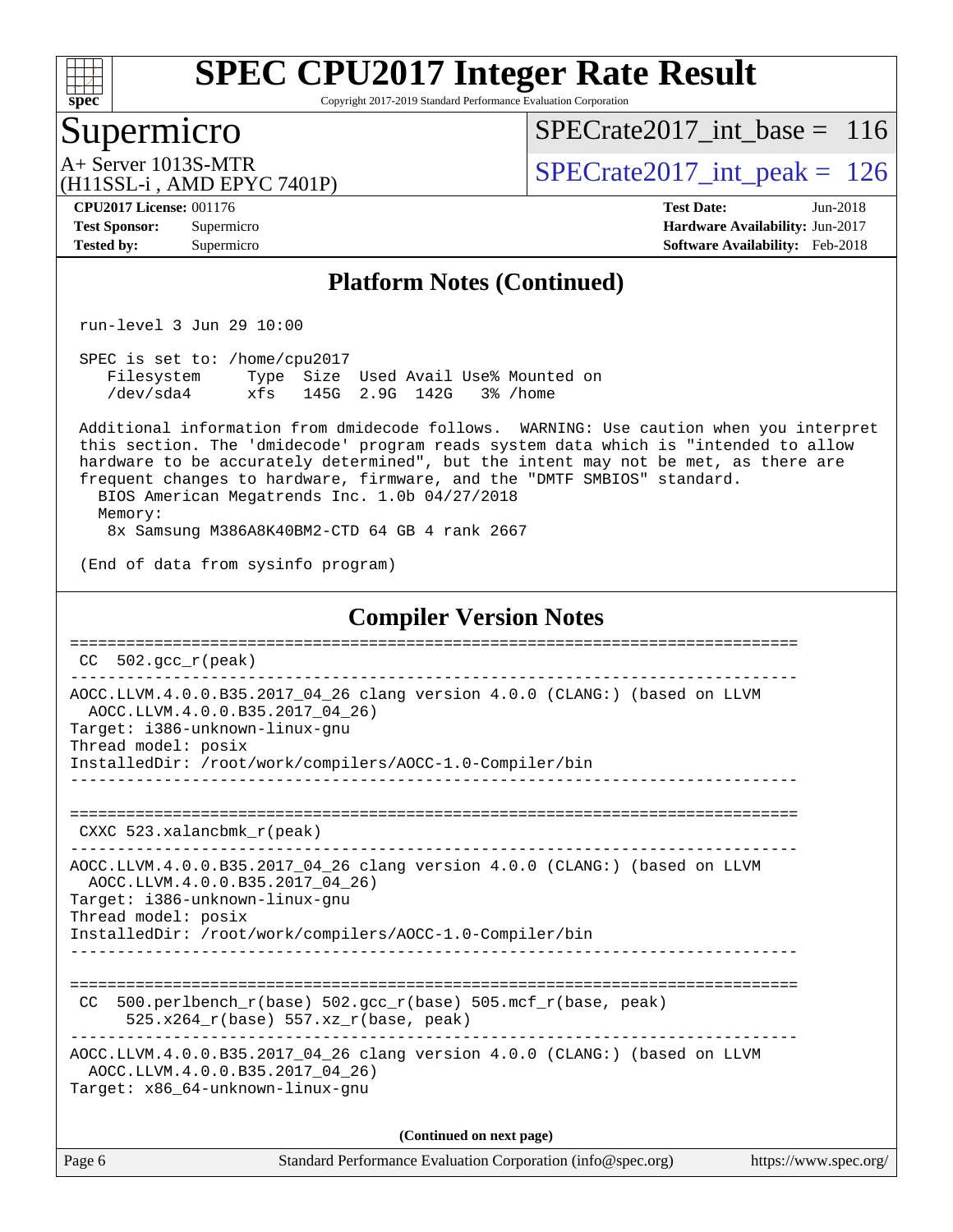

Copyright 2017-2019 Standard Performance Evaluation Corporation

### Supermicro

[SPECrate2017\\_int\\_base =](http://www.spec.org/auto/cpu2017/Docs/result-fields.html#SPECrate2017intbase) 116

A+ Server 1013S-MTR<br>(H11SSL-i, AMD EPYC 7401P)

 $SPECTate 2017\_int\_peak = 126$ 

**[CPU2017 License:](http://www.spec.org/auto/cpu2017/Docs/result-fields.html#CPU2017License)** 001176 **[Test Date:](http://www.spec.org/auto/cpu2017/Docs/result-fields.html#TestDate)** Jun-2018

**[Test Sponsor:](http://www.spec.org/auto/cpu2017/Docs/result-fields.html#TestSponsor)** Supermicro **[Hardware Availability:](http://www.spec.org/auto/cpu2017/Docs/result-fields.html#HardwareAvailability)** Jun-2017 **[Tested by:](http://www.spec.org/auto/cpu2017/Docs/result-fields.html#Testedby)** Supermicro **[Software Availability:](http://www.spec.org/auto/cpu2017/Docs/result-fields.html#SoftwareAvailability)** Feb-2018

#### **[Compiler Version Notes \(Continued\)](http://www.spec.org/auto/cpu2017/Docs/result-fields.html#CompilerVersionNotes)**

| Thread model: posix<br>InstalledDir: /root/work/compilers/AOCC-1.0-Compiler/bin                                                                                                                                                                                                                                                 |
|---------------------------------------------------------------------------------------------------------------------------------------------------------------------------------------------------------------------------------------------------------------------------------------------------------------------------------|
| CXXC 520.omnetpp_r(base, peak) 523.xalancbmk_r(base) 531.deepsjeng_r(base,<br>peak) 541.leela_r(base)                                                                                                                                                                                                                           |
| AOCC.LLVM.4.0.0.B35.2017_04_26 clang version 4.0.0 (CLANG:) (based on LLVM<br>AOCC.LLVM.4.0.0.B35.2017_04_26)<br>Target: x86_64-unknown-linux-gnu<br>Thread model: posix<br>InstalledDir: /root/work/compilers/AOCC-1.0-Compiler/bin                                                                                            |
| 500.perlbench_r(peak) 525.x264_r(peak)<br>CC.                                                                                                                                                                                                                                                                                   |
| AOCC.LLVM.4.0.0.B35.2017_04_26 clang version 4.0.0 (CLANG:) (based on LLVM<br>AOCC.LLVM.4.0.0.B35.2017 04 26)<br>Target: x86_64-unknown-linux-gnu<br>Thread model: posix<br>InstalledDir: /root/work/compilers/AOCC-1.0-Compiler/bin                                                                                            |
| CXXC 541. leela $r(\text{peak})$                                                                                                                                                                                                                                                                                                |
| AOCC.LLVM.4.0.0.B35.2017_04_26 clang version 4.0.0 (CLANG:) (based on LLVM<br>AOCC.LLVM.4.0.0.B35.2017_04_26)<br>Target: x86 64-unknown-linux-gnu<br>Thread model: posix<br>InstalledDir: /root/work/compilers/AOCC-1.0-Compiler/bin                                                                                            |
| $548$ . exchange2 $r(base, peak)$<br>FC.                                                                                                                                                                                                                                                                                        |
| GNU Fortran (GCC) 4.8.2<br>Copyright (C) 2013 Free Software Foundation, Inc.<br>GNU Fortran comes with NO WARRANTY, to the extent permitted by law.<br>You may redistribute copies of GNU Fortran<br>under the terms of the GNU General Public License.<br>For more information about these matters, see the file named COPYING |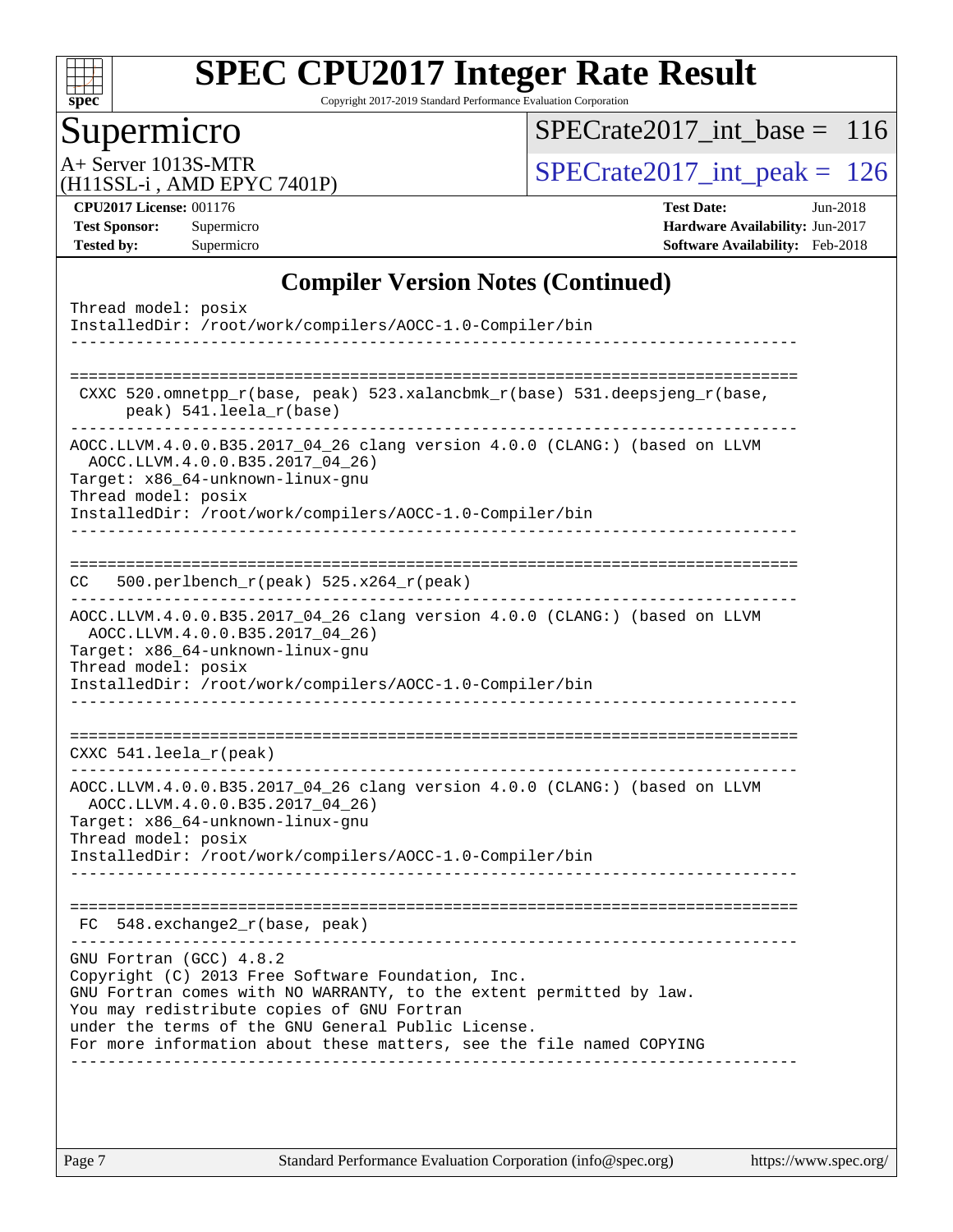

Copyright 2017-2019 Standard Performance Evaluation Corporation

#### Supermicro

[SPECrate2017\\_int\\_base =](http://www.spec.org/auto/cpu2017/Docs/result-fields.html#SPECrate2017intbase) 116

### (H11SSL-i , AMD EPYC 7401P)

 $A+$  Server 1013S-MTR<br>(H11SSL in AMD EPVC 7401P) SPECrate 2017\_int\_peak = 126

**[Tested by:](http://www.spec.org/auto/cpu2017/Docs/result-fields.html#Testedby)** Supermicro **[Software Availability:](http://www.spec.org/auto/cpu2017/Docs/result-fields.html#SoftwareAvailability)** Feb-2018

**[CPU2017 License:](http://www.spec.org/auto/cpu2017/Docs/result-fields.html#CPU2017License)** 001176 **[Test Date:](http://www.spec.org/auto/cpu2017/Docs/result-fields.html#TestDate)** Jun-2018 **[Test Sponsor:](http://www.spec.org/auto/cpu2017/Docs/result-fields.html#TestSponsor)** Supermicro **[Hardware Availability:](http://www.spec.org/auto/cpu2017/Docs/result-fields.html#HardwareAvailability)** Jun-2017

### **[Base Compiler Invocation](http://www.spec.org/auto/cpu2017/Docs/result-fields.html#BaseCompilerInvocation)**

[C benchmarks](http://www.spec.org/auto/cpu2017/Docs/result-fields.html#Cbenchmarks):

[clang](http://www.spec.org/cpu2017/results/res2018q3/cpu2017-20180710-07767.flags.html#user_CCbase_Fclang3)

[C++ benchmarks:](http://www.spec.org/auto/cpu2017/Docs/result-fields.html#CXXbenchmarks) [clang++](http://www.spec.org/cpu2017/results/res2018q3/cpu2017-20180710-07767.flags.html#user_CXXbase_Fclang3_57a48582e5be507d19b2527b3e7d4f85d9b8669ffc9a8a0dbb9bcf949a918a58bbab411e0c4d14a3922022a3e425a90db94042683824c1806feff4324ca1000d)

[Fortran benchmarks](http://www.spec.org/auto/cpu2017/Docs/result-fields.html#Fortranbenchmarks): [clang](http://www.spec.org/cpu2017/results/res2018q3/cpu2017-20180710-07767.flags.html#user_FCbase_Fclang3) [gfortran](http://www.spec.org/cpu2017/results/res2018q3/cpu2017-20180710-07767.flags.html#user_FCbase_gfortran)

#### **[Base Portability Flags](http://www.spec.org/auto/cpu2017/Docs/result-fields.html#BasePortabilityFlags)**

 500.perlbench\_r: [-DSPEC\\_LINUX\\_X64](http://www.spec.org/cpu2017/results/res2018q3/cpu2017-20180710-07767.flags.html#b500.perlbench_r_basePORTABILITY_DSPEC_LINUX_X64) [-DSPEC\\_LP64](http://www.spec.org/cpu2017/results/res2018q3/cpu2017-20180710-07767.flags.html#b500.perlbench_r_baseEXTRA_PORTABILITY_DSPEC_LP64) 502.gcc\_r: [-DSPEC\\_LP64](http://www.spec.org/cpu2017/results/res2018q3/cpu2017-20180710-07767.flags.html#suite_baseEXTRA_PORTABILITY502_gcc_r_DSPEC_LP64) 505.mcf\_r: [-DSPEC\\_LP64](http://www.spec.org/cpu2017/results/res2018q3/cpu2017-20180710-07767.flags.html#suite_baseEXTRA_PORTABILITY505_mcf_r_DSPEC_LP64) 520.omnetpp\_r: [-DSPEC\\_LP64](http://www.spec.org/cpu2017/results/res2018q3/cpu2017-20180710-07767.flags.html#suite_baseEXTRA_PORTABILITY520_omnetpp_r_DSPEC_LP64) 523.xalancbmk\_r: [-DSPEC\\_LINUX](http://www.spec.org/cpu2017/results/res2018q3/cpu2017-20180710-07767.flags.html#b523.xalancbmk_r_basePORTABILITY_DSPEC_LINUX) [-DSPEC\\_LP64](http://www.spec.org/cpu2017/results/res2018q3/cpu2017-20180710-07767.flags.html#suite_baseEXTRA_PORTABILITY523_xalancbmk_r_DSPEC_LP64) 525.x264\_r: [-DSPEC\\_LP64](http://www.spec.org/cpu2017/results/res2018q3/cpu2017-20180710-07767.flags.html#suite_baseEXTRA_PORTABILITY525_x264_r_DSPEC_LP64) 531.deepsjeng\_r: [-DSPEC\\_LP64](http://www.spec.org/cpu2017/results/res2018q3/cpu2017-20180710-07767.flags.html#suite_baseEXTRA_PORTABILITY531_deepsjeng_r_DSPEC_LP64) 541.leela\_r: [-DSPEC\\_LP64](http://www.spec.org/cpu2017/results/res2018q3/cpu2017-20180710-07767.flags.html#suite_baseEXTRA_PORTABILITY541_leela_r_DSPEC_LP64) 548.exchange2\_r: [-DSPEC\\_LP64](http://www.spec.org/cpu2017/results/res2018q3/cpu2017-20180710-07767.flags.html#suite_baseEXTRA_PORTABILITY548_exchange2_r_DSPEC_LP64) 557.xz\_r: [-DSPEC\\_LP64](http://www.spec.org/cpu2017/results/res2018q3/cpu2017-20180710-07767.flags.html#suite_baseEXTRA_PORTABILITY557_xz_r_DSPEC_LP64)

### **[Base Optimization Flags](http://www.spec.org/auto/cpu2017/Docs/result-fields.html#BaseOptimizationFlags)**

[C benchmarks](http://www.spec.org/auto/cpu2017/Docs/result-fields.html#Cbenchmarks):

[-flto](http://www.spec.org/cpu2017/results/res2018q3/cpu2017-20180710-07767.flags.html#user_CCbase_F-flto) [-Wl,](http://www.spec.org/cpu2017/results/res2018q3/cpu2017-20180710-07767.flags.html#user_CCbase_F-Wl_5f669859b7c1a0295edc4f5fd536c381023f180a987810cb5cfa1d9467a27ac14b13770b9732d7618b24fc778f3dfdf68b65521d505fc870281e0142944925a0) [-plugin-opt=](http://www.spec.org/cpu2017/results/res2018q3/cpu2017-20180710-07767.flags.html#user_CCbase_F-plugin-opt_772899571bb6157e4b8feeb3276e6c06dec41c1bbb0aa637c8700742a4baaf7e7b56061e32ae2365a76a44d8c448177ca3ee066cdf7537598ff772fc461942c2) [-merge-constant](http://www.spec.org/cpu2017/results/res2018q3/cpu2017-20180710-07767.flags.html#user_CCbase_F-merge-constant_bdb3ec75d21d5cf0ab1961ebe7105d0ea3b0c6d89a312cf7efc1d107e6c56c92c36b5d564d0702d1e2526f6b92f188b4413eb5a54b1f9e4a41f5a9bfc0233b92) [-lsr-in-nested-loop](http://www.spec.org/cpu2017/results/res2018q3/cpu2017-20180710-07767.flags.html#user_CCbase_F-lsr-in-nested-loop) [-disable-vect-cmp](http://www.spec.org/cpu2017/results/res2018q3/cpu2017-20180710-07767.flags.html#user_CCbase_F-disable-vect-cmp) [-O3](http://www.spec.org/cpu2017/results/res2018q3/cpu2017-20180710-07767.flags.html#user_CCbase_F-O3) [-ffast-math](http://www.spec.org/cpu2017/results/res2018q3/cpu2017-20180710-07767.flags.html#user_CCbase_F-ffast-math) [-march=znver1](http://www.spec.org/cpu2017/results/res2018q3/cpu2017-20180710-07767.flags.html#user_CCbase_march_082ab2c5e8f99f69c47c63adfdc26f9617958cc68d0b5dbfb7aa6935cde4c91d5d9c2fdc24e6781fa8a0299196f2f4ca8e995f825d797de797910507b4251bb3) [-fstruct-layout=2](http://www.spec.org/cpu2017/results/res2018q3/cpu2017-20180710-07767.flags.html#user_CCbase_F-fstruct-layout_a05ec02e17cdf7fe0c3950a6b005251b2b1e5e67af2b5298cf72714730c3d59ba290e75546b10aa22dac074c15ceaca36ae22c62cb51bcb2fbdc9dc4e7e222c4) [-mllvm](http://www.spec.org/cpu2017/results/res2018q3/cpu2017-20180710-07767.flags.html#user_CCbase_F-mllvm_76e3f86ef8d8cc4dfa84cec42d531db351fee284f72cd5d644b5bdbef9c2604296512be6a431d9e19d0523544399ea9dd745afc2fff755a0705d428460dc659e) [-unroll-threshold=100](http://www.spec.org/cpu2017/results/res2018q3/cpu2017-20180710-07767.flags.html#user_CCbase_F-unroll-threshold) [-fremap-arrays](http://www.spec.org/cpu2017/results/res2018q3/cpu2017-20180710-07767.flags.html#user_CCbase_F-fremap-arrays) [-mno-avx2](http://www.spec.org/cpu2017/results/res2018q3/cpu2017-20180710-07767.flags.html#user_CCbase_F-mno-avx2) [-inline-threshold=1000](http://www.spec.org/cpu2017/results/res2018q3/cpu2017-20180710-07767.flags.html#user_CCbase_F-inline-threshold_1daf3e0321a7a0c1ea19068c818f3f119b1e5dfc986cc791557791f4b93536c1546ba0c8585f62303269f504aa232e0ca278e8489928152e32e0752215741730) [-z muldefs](http://www.spec.org/cpu2017/results/res2018q3/cpu2017-20180710-07767.flags.html#user_CCbase_zmuldefs) [-ljemalloc](http://www.spec.org/cpu2017/results/res2018q3/cpu2017-20180710-07767.flags.html#user_CCbase_F-ljemalloc)

[C++ benchmarks:](http://www.spec.org/auto/cpu2017/Docs/result-fields.html#CXXbenchmarks)

[-flto](http://www.spec.org/cpu2017/results/res2018q3/cpu2017-20180710-07767.flags.html#user_CXXbase_F-flto) [-Wl,](http://www.spec.org/cpu2017/results/res2018q3/cpu2017-20180710-07767.flags.html#user_CXXbase_F-Wl_5f669859b7c1a0295edc4f5fd536c381023f180a987810cb5cfa1d9467a27ac14b13770b9732d7618b24fc778f3dfdf68b65521d505fc870281e0142944925a0) [-plugin-opt=](http://www.spec.org/cpu2017/results/res2018q3/cpu2017-20180710-07767.flags.html#user_CXXbase_F-plugin-opt_772899571bb6157e4b8feeb3276e6c06dec41c1bbb0aa637c8700742a4baaf7e7b56061e32ae2365a76a44d8c448177ca3ee066cdf7537598ff772fc461942c2) [-merge-constant](http://www.spec.org/cpu2017/results/res2018q3/cpu2017-20180710-07767.flags.html#user_CXXbase_F-merge-constant_bdb3ec75d21d5cf0ab1961ebe7105d0ea3b0c6d89a312cf7efc1d107e6c56c92c36b5d564d0702d1e2526f6b92f188b4413eb5a54b1f9e4a41f5a9bfc0233b92) [-lsr-in-nested-loop](http://www.spec.org/cpu2017/results/res2018q3/cpu2017-20180710-07767.flags.html#user_CXXbase_F-lsr-in-nested-loop) [-disable-vect-cmp](http://www.spec.org/cpu2017/results/res2018q3/cpu2017-20180710-07767.flags.html#user_CXXbase_F-disable-vect-cmp) [-O3](http://www.spec.org/cpu2017/results/res2018q3/cpu2017-20180710-07767.flags.html#user_CXXbase_F-O3) [-march=znver1](http://www.spec.org/cpu2017/results/res2018q3/cpu2017-20180710-07767.flags.html#user_CXXbase_march_082ab2c5e8f99f69c47c63adfdc26f9617958cc68d0b5dbfb7aa6935cde4c91d5d9c2fdc24e6781fa8a0299196f2f4ca8e995f825d797de797910507b4251bb3) [-mllvm](http://www.spec.org/cpu2017/results/res2018q3/cpu2017-20180710-07767.flags.html#user_CXXbase_F-mllvm_76e3f86ef8d8cc4dfa84cec42d531db351fee284f72cd5d644b5bdbef9c2604296512be6a431d9e19d0523544399ea9dd745afc2fff755a0705d428460dc659e) [-unroll-threshold=100](http://www.spec.org/cpu2017/results/res2018q3/cpu2017-20180710-07767.flags.html#user_CXXbase_F-unroll-threshold) [-finline-aggressive](http://www.spec.org/cpu2017/results/res2018q3/cpu2017-20180710-07767.flags.html#user_CXXbase_F-finline-aggressive) [-fremap-arrays](http://www.spec.org/cpu2017/results/res2018q3/cpu2017-20180710-07767.flags.html#user_CXXbase_F-fremap-arrays) [-inline-threshold=1000](http://www.spec.org/cpu2017/results/res2018q3/cpu2017-20180710-07767.flags.html#user_CXXbase_F-inline-threshold_1daf3e0321a7a0c1ea19068c818f3f119b1e5dfc986cc791557791f4b93536c1546ba0c8585f62303269f504aa232e0ca278e8489928152e32e0752215741730) [-z muldefs](http://www.spec.org/cpu2017/results/res2018q3/cpu2017-20180710-07767.flags.html#user_CXXbase_zmuldefs) [-ljemalloc](http://www.spec.org/cpu2017/results/res2018q3/cpu2017-20180710-07767.flags.html#user_CXXbase_F-ljemalloc)

[Fortran benchmarks](http://www.spec.org/auto/cpu2017/Docs/result-fields.html#Fortranbenchmarks):

[-flto](http://www.spec.org/cpu2017/results/res2018q3/cpu2017-20180710-07767.flags.html#user_FCbase_F-flto) [-Wl,](http://www.spec.org/cpu2017/results/res2018q3/cpu2017-20180710-07767.flags.html#user_FCbase_F-Wl_5f669859b7c1a0295edc4f5fd536c381023f180a987810cb5cfa1d9467a27ac14b13770b9732d7618b24fc778f3dfdf68b65521d505fc870281e0142944925a0) [-plugin-opt=](http://www.spec.org/cpu2017/results/res2018q3/cpu2017-20180710-07767.flags.html#user_FCbase_F-plugin-opt_772899571bb6157e4b8feeb3276e6c06dec41c1bbb0aa637c8700742a4baaf7e7b56061e32ae2365a76a44d8c448177ca3ee066cdf7537598ff772fc461942c2) [-merge-constant](http://www.spec.org/cpu2017/results/res2018q3/cpu2017-20180710-07767.flags.html#user_FCbase_F-merge-constant_bdb3ec75d21d5cf0ab1961ebe7105d0ea3b0c6d89a312cf7efc1d107e6c56c92c36b5d564d0702d1e2526f6b92f188b4413eb5a54b1f9e4a41f5a9bfc0233b92) [-lsr-in-nested-loop](http://www.spec.org/cpu2017/results/res2018q3/cpu2017-20180710-07767.flags.html#user_FCbase_F-lsr-in-nested-loop)

[-disable-vect-cmp](http://www.spec.org/cpu2017/results/res2018q3/cpu2017-20180710-07767.flags.html#user_FCbase_F-disable-vect-cmp) [-O3](http://www.spec.org/cpu2017/results/res2018q3/cpu2017-20180710-07767.flags.html#user_FCbase_Olevel-gcc_2a8c613e11e2962ae78d693398304d6f1c12fa10320380cff05dd109643c60bb04214353a55f02d8022371d19f6dd940085da69c3a4516b2b7029e64f867e782)(gfortran) [-O3](http://www.spec.org/cpu2017/results/res2018q3/cpu2017-20180710-07767.flags.html#user_FCbase_F-O3)(clang) [-mavx](http://www.spec.org/cpu2017/results/res2018q3/cpu2017-20180710-07767.flags.html#user_FCbase_F-mavx) [-madx](http://www.spec.org/cpu2017/results/res2018q3/cpu2017-20180710-07767.flags.html#user_FCbase_F-madx)

[-funroll-loops](http://www.spec.org/cpu2017/results/res2018q3/cpu2017-20180710-07767.flags.html#user_FCbase_F-funroll-loops) [-ffast-math](http://www.spec.org/cpu2017/results/res2018q3/cpu2017-20180710-07767.flags.html#user_FCbase_F-ffast-math) [-z muldefs](http://www.spec.org/cpu2017/results/res2018q3/cpu2017-20180710-07767.flags.html#user_FCbase_zmuldefs) [-Ofast](http://www.spec.org/cpu2017/results/res2018q3/cpu2017-20180710-07767.flags.html#user_FCbase_F-Ofast) [-fdefault-integer-8](http://www.spec.org/cpu2017/results/res2018q3/cpu2017-20180710-07767.flags.html#user_FCbase_F-fdefault-integer-8)

[-fplugin=dragonegg.so](http://www.spec.org/cpu2017/results/res2018q3/cpu2017-20180710-07767.flags.html#user_FCbase_F-fpluginDragonEgg) [-fplugin-arg-dragonegg-llvm-option="](http://www.spec.org/cpu2017/results/res2018q3/cpu2017-20180710-07767.flags.html#user_FCbase_F-fplugin-arg-dragonegg-llvm-option_98400a9ab866ed0085f1e7306b6fe3b9aac45e0c6ce6c4c776296af40a6f95ac09a5771072dd0b0cdcb566a3e79e79d2a726fc48d436745311228115dad9979d)

[-enable-iv-split](http://www.spec.org/cpu2017/results/res2018q3/cpu2017-20180710-07767.flags.html#user_FCbase_F-enable-iv-split) [-inline-threshold:1000](http://www.spec.org/cpu2017/results/res2018q3/cpu2017-20180710-07767.flags.html#user_FCbase_F-dragonegg-llvm-inline-threshold_aa239847abba08b4fba7c30a23f09e702847eca9c932ccbab9b5a98e59cdcbf3c2e1c25e08a0c44d3e4949b21c0afb0ca84a2f3587da11db66c46a8d7dd698b3) [-disable-vect-cmp"](http://www.spec.org/cpu2017/results/res2018q3/cpu2017-20180710-07767.flags.html#user_FCbase_F-dragonegg-llvm-disable-vect-cmp_6cf351a29613b68bfdbd040d3e22ab0ce250093fe1c4f1b0b3e19cc513bf9fe59893782c14402abfbebd018ed2d47d139a1a3c59a802b3eac454540228820b23) [-ljemalloc](http://www.spec.org/cpu2017/results/res2018q3/cpu2017-20180710-07767.flags.html#user_FCbase_F-ljemalloc)

| Page 8 | Standard Performance Evaluation Corporation (info@spec.org) | https://www.spec.org/ |
|--------|-------------------------------------------------------------|-----------------------|
|--------|-------------------------------------------------------------|-----------------------|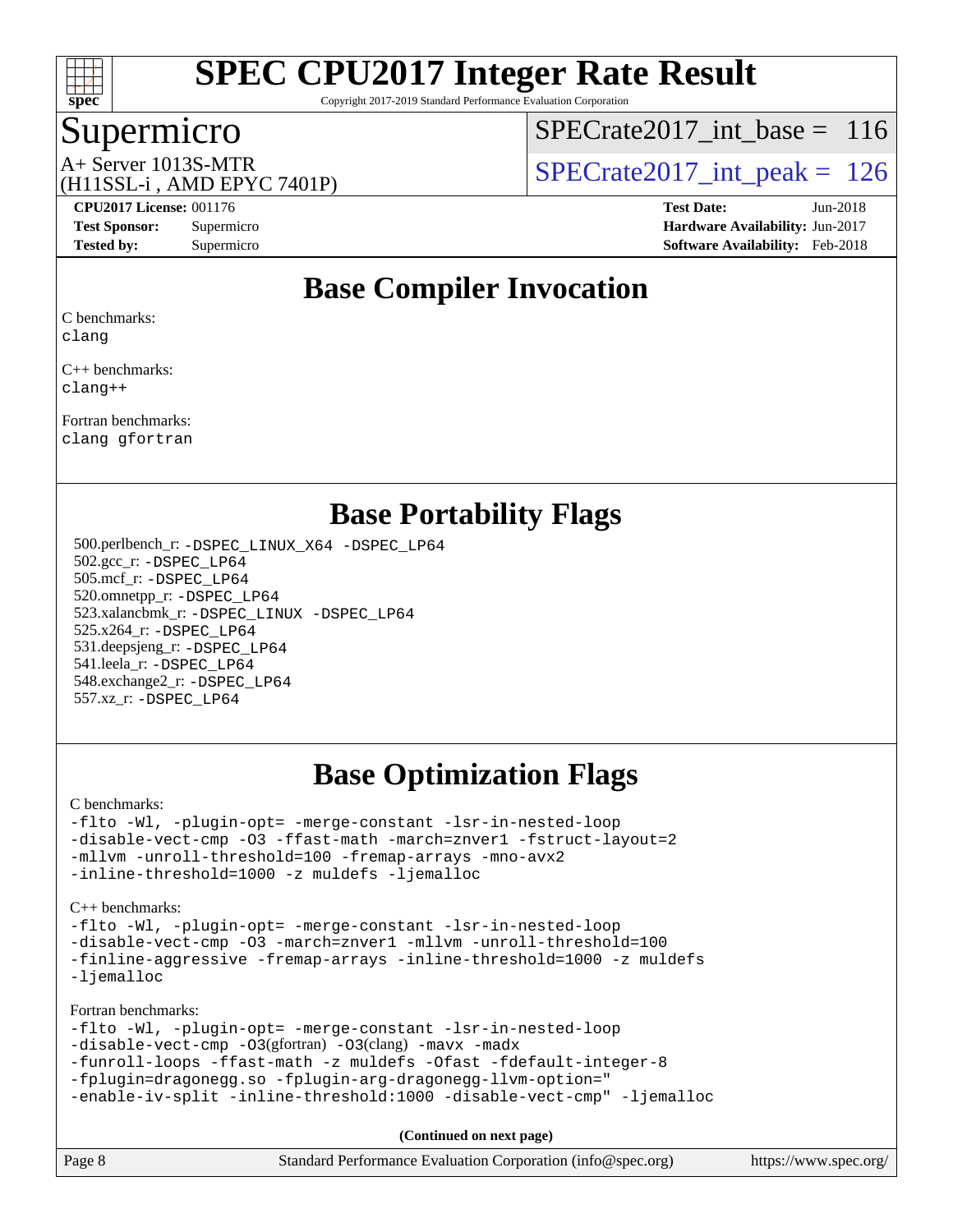

Copyright 2017-2019 Standard Performance Evaluation Corporation

### Supermicro

[SPECrate2017\\_int\\_base =](http://www.spec.org/auto/cpu2017/Docs/result-fields.html#SPECrate2017intbase) 116

(H11SSL-i , AMD EPYC 7401P)

 $A+$  Server 1013S-MTR<br>(H11SSL in AMD EPVC 7401P) SPECrate 2017\_int\_peak = 126

**[CPU2017 License:](http://www.spec.org/auto/cpu2017/Docs/result-fields.html#CPU2017License)** 001176 **[Test Date:](http://www.spec.org/auto/cpu2017/Docs/result-fields.html#TestDate)** Jun-2018 **[Test Sponsor:](http://www.spec.org/auto/cpu2017/Docs/result-fields.html#TestSponsor)** Supermicro **[Hardware Availability:](http://www.spec.org/auto/cpu2017/Docs/result-fields.html#HardwareAvailability)** Jun-2017 **[Tested by:](http://www.spec.org/auto/cpu2017/Docs/result-fields.html#Testedby)** Supermicro **[Software Availability:](http://www.spec.org/auto/cpu2017/Docs/result-fields.html#SoftwareAvailability)** Feb-2018

### **[Base Optimization Flags \(Continued\)](http://www.spec.org/auto/cpu2017/Docs/result-fields.html#BaseOptimizationFlags)**

[Fortran benchmarks](http://www.spec.org/auto/cpu2017/Docs/result-fields.html#Fortranbenchmarks) (continued): [-lgfortran](http://www.spec.org/cpu2017/results/res2018q3/cpu2017-20180710-07767.flags.html#user_FCbase_F-lgfortran_aee53aa7918ae35ea4e5035d616421204ae8a638c05873868b1aa8743e73ef3f738c1d9cddaea8bce7f96e18015ec2f72d6588008f90a113075c46bd34a5e3c3) [-lamdlibm](http://www.spec.org/cpu2017/results/res2018q3/cpu2017-20180710-07767.flags.html#user_FCbase_F-lamdlibm_1db3d84841b8a1b4efe9441895380ccb52ec69ae4c885fce609f880d1f58d8b3c2693ad984247faf1d5c0b0abc492f2987ed2911d4dbfc830003ff87fe5a2273) 

**[Peak Compiler Invocation](http://www.spec.org/auto/cpu2017/Docs/result-fields.html#PeakCompilerInvocation)**

[C benchmarks](http://www.spec.org/auto/cpu2017/Docs/result-fields.html#Cbenchmarks): [clang](http://www.spec.org/cpu2017/results/res2018q3/cpu2017-20180710-07767.flags.html#user_CCpeak_Fclang3)

[C++ benchmarks:](http://www.spec.org/auto/cpu2017/Docs/result-fields.html#CXXbenchmarks) [clang++](http://www.spec.org/cpu2017/results/res2018q3/cpu2017-20180710-07767.flags.html#user_CXXpeak_Fclang3_57a48582e5be507d19b2527b3e7d4f85d9b8669ffc9a8a0dbb9bcf949a918a58bbab411e0c4d14a3922022a3e425a90db94042683824c1806feff4324ca1000d)

[Fortran benchmarks](http://www.spec.org/auto/cpu2017/Docs/result-fields.html#Fortranbenchmarks): [clang](http://www.spec.org/cpu2017/results/res2018q3/cpu2017-20180710-07767.flags.html#user_FCpeak_Fclang3) [gfortran](http://www.spec.org/cpu2017/results/res2018q3/cpu2017-20180710-07767.flags.html#user_FCpeak_gfortran)

### **[Peak Portability Flags](http://www.spec.org/auto/cpu2017/Docs/result-fields.html#PeakPortabilityFlags)**

 500.perlbench\_r: [-DSPEC\\_LINUX\\_X64](http://www.spec.org/cpu2017/results/res2018q3/cpu2017-20180710-07767.flags.html#b500.perlbench_r_peakPORTABILITY_DSPEC_LINUX_X64) [-DSPEC\\_LP64](http://www.spec.org/cpu2017/results/res2018q3/cpu2017-20180710-07767.flags.html#b500.perlbench_r_peakEXTRA_PORTABILITY_DSPEC_LP64) 502.gcc\_r: [-D\\_FILE\\_OFFSET\\_BITS=64](http://www.spec.org/cpu2017/results/res2018q3/cpu2017-20180710-07767.flags.html#user_peakEXTRA_PORTABILITY502_gcc_r_F-D_FILE_OFFSET_BITS:64) 505.mcf\_r: [-DSPEC\\_LP64](http://www.spec.org/cpu2017/results/res2018q3/cpu2017-20180710-07767.flags.html#suite_peakEXTRA_PORTABILITY505_mcf_r_DSPEC_LP64) 520.omnetpp\_r: [-DSPEC\\_LP64](http://www.spec.org/cpu2017/results/res2018q3/cpu2017-20180710-07767.flags.html#suite_peakEXTRA_PORTABILITY520_omnetpp_r_DSPEC_LP64) 523.xalancbmk\_r: [-DSPEC\\_LINUX](http://www.spec.org/cpu2017/results/res2018q3/cpu2017-20180710-07767.flags.html#b523.xalancbmk_r_peakPORTABILITY_DSPEC_LINUX) [-D\\_FILE\\_OFFSET\\_BITS=64](http://www.spec.org/cpu2017/results/res2018q3/cpu2017-20180710-07767.flags.html#user_peakEXTRA_PORTABILITY523_xalancbmk_r_F-D_FILE_OFFSET_BITS:64) 525.x264\_r: [-DSPEC\\_LP64](http://www.spec.org/cpu2017/results/res2018q3/cpu2017-20180710-07767.flags.html#suite_peakEXTRA_PORTABILITY525_x264_r_DSPEC_LP64) 531.deepsjeng\_r: [-DSPEC\\_LP64](http://www.spec.org/cpu2017/results/res2018q3/cpu2017-20180710-07767.flags.html#suite_peakEXTRA_PORTABILITY531_deepsjeng_r_DSPEC_LP64) 541.leela\_r: [-DSPEC\\_LP64](http://www.spec.org/cpu2017/results/res2018q3/cpu2017-20180710-07767.flags.html#suite_peakEXTRA_PORTABILITY541_leela_r_DSPEC_LP64) 548.exchange2\_r: [-DSPEC\\_LP64](http://www.spec.org/cpu2017/results/res2018q3/cpu2017-20180710-07767.flags.html#suite_peakEXTRA_PORTABILITY548_exchange2_r_DSPEC_LP64) 557.xz\_r: [-DSPEC\\_LP64](http://www.spec.org/cpu2017/results/res2018q3/cpu2017-20180710-07767.flags.html#suite_peakEXTRA_PORTABILITY557_xz_r_DSPEC_LP64)

### **[Peak Optimization Flags](http://www.spec.org/auto/cpu2017/Docs/result-fields.html#PeakOptimizationFlags)**

[C benchmarks](http://www.spec.org/auto/cpu2017/Docs/result-fields.html#Cbenchmarks):

 500.perlbench\_r: [-flto](http://www.spec.org/cpu2017/results/res2018q3/cpu2017-20180710-07767.flags.html#user_peakCOPTIMIZEEXTRA_LDFLAGS500_perlbench_r_F-flto) [-Wl,](http://www.spec.org/cpu2017/results/res2018q3/cpu2017-20180710-07767.flags.html#user_peakEXTRA_LDFLAGS500_perlbench_r_F-Wl_5f669859b7c1a0295edc4f5fd536c381023f180a987810cb5cfa1d9467a27ac14b13770b9732d7618b24fc778f3dfdf68b65521d505fc870281e0142944925a0) [-plugin-opt=](http://www.spec.org/cpu2017/results/res2018q3/cpu2017-20180710-07767.flags.html#user_peakEXTRA_LDFLAGS500_perlbench_r_F-plugin-opt_772899571bb6157e4b8feeb3276e6c06dec41c1bbb0aa637c8700742a4baaf7e7b56061e32ae2365a76a44d8c448177ca3ee066cdf7537598ff772fc461942c2) [-merge-constant](http://www.spec.org/cpu2017/results/res2018q3/cpu2017-20180710-07767.flags.html#user_peakEXTRA_LDFLAGS500_perlbench_r_F-merge-constant_bdb3ec75d21d5cf0ab1961ebe7105d0ea3b0c6d89a312cf7efc1d107e6c56c92c36b5d564d0702d1e2526f6b92f188b4413eb5a54b1f9e4a41f5a9bfc0233b92) [-lsr-in-nested-loop](http://www.spec.org/cpu2017/results/res2018q3/cpu2017-20180710-07767.flags.html#user_peakEXTRA_LDFLAGS500_perlbench_r_F-lsr-in-nested-loop) [-fprofile-instr-generate](http://www.spec.org/cpu2017/results/res2018q3/cpu2017-20180710-07767.flags.html#user_peakPASS1_CFLAGSPASS1_LDFLAGS500_perlbench_r_F-fprofile-instr-generate)(pass 1) [-fprofile-instr-use](http://www.spec.org/cpu2017/results/res2018q3/cpu2017-20180710-07767.flags.html#user_peakPASS2_CFLAGSPASS2_LDFLAGS500_perlbench_r_F-fprofile-instr-use)(pass 2) [-Ofast](http://www.spec.org/cpu2017/results/res2018q3/cpu2017-20180710-07767.flags.html#user_peakCOPTIMIZE500_perlbench_r_F-Ofast) [-march=znver1](http://www.spec.org/cpu2017/results/res2018q3/cpu2017-20180710-07767.flags.html#user_peakCOPTIMIZE500_perlbench_r_march_082ab2c5e8f99f69c47c63adfdc26f9617958cc68d0b5dbfb7aa6935cde4c91d5d9c2fdc24e6781fa8a0299196f2f4ca8e995f825d797de797910507b4251bb3) [-fstruct-layout=3](http://www.spec.org/cpu2017/results/res2018q3/cpu2017-20180710-07767.flags.html#user_peakCOPTIMIZE500_perlbench_r_F-fstruct-layout) [-mllvm](http://www.spec.org/cpu2017/results/res2018q3/cpu2017-20180710-07767.flags.html#user_peakCOPTIMIZE500_perlbench_r_F-mllvm_76e3f86ef8d8cc4dfa84cec42d531db351fee284f72cd5d644b5bdbef9c2604296512be6a431d9e19d0523544399ea9dd745afc2fff755a0705d428460dc659e) [-vectorize-memory-aggressively](http://www.spec.org/cpu2017/results/res2018q3/cpu2017-20180710-07767.flags.html#user_peakCOPTIMIZE500_perlbench_r_F-vectorize-memory-aggressively) [-mno-avx2](http://www.spec.org/cpu2017/results/res2018q3/cpu2017-20180710-07767.flags.html#user_peakCOPTIMIZE500_perlbench_r_F-mno-avx2) [-unroll-threshold=100](http://www.spec.org/cpu2017/results/res2018q3/cpu2017-20180710-07767.flags.html#user_peakCOPTIMIZE500_perlbench_r_F-unroll-threshold) [-fremap-arrays](http://www.spec.org/cpu2017/results/res2018q3/cpu2017-20180710-07767.flags.html#user_peakCOPTIMIZE500_perlbench_r_F-fremap-arrays) [-inline-threshold=1000](http://www.spec.org/cpu2017/results/res2018q3/cpu2017-20180710-07767.flags.html#user_peakCOPTIMIZE500_perlbench_r_F-inline-threshold_1daf3e0321a7a0c1ea19068c818f3f119b1e5dfc986cc791557791f4b93536c1546ba0c8585f62303269f504aa232e0ca278e8489928152e32e0752215741730) [-ljemalloc](http://www.spec.org/cpu2017/results/res2018q3/cpu2017-20180710-07767.flags.html#user_peakEXTRA_LIBS500_perlbench_r_F-ljemalloc)

 502.gcc\_r: [-m32](http://www.spec.org/cpu2017/results/res2018q3/cpu2017-20180710-07767.flags.html#user_peakCCLD502_gcc_r_F-m32) [-flto](http://www.spec.org/cpu2017/results/res2018q3/cpu2017-20180710-07767.flags.html#user_peakCOPTIMIZEEXTRA_LDFLAGS502_gcc_r_F-flto) [-Wl,](http://www.spec.org/cpu2017/results/res2018q3/cpu2017-20180710-07767.flags.html#user_peakEXTRA_LDFLAGS502_gcc_r_F-Wl_5f669859b7c1a0295edc4f5fd536c381023f180a987810cb5cfa1d9467a27ac14b13770b9732d7618b24fc778f3dfdf68b65521d505fc870281e0142944925a0) [-plugin-opt=](http://www.spec.org/cpu2017/results/res2018q3/cpu2017-20180710-07767.flags.html#user_peakEXTRA_LDFLAGS502_gcc_r_F-plugin-opt_772899571bb6157e4b8feeb3276e6c06dec41c1bbb0aa637c8700742a4baaf7e7b56061e32ae2365a76a44d8c448177ca3ee066cdf7537598ff772fc461942c2) [-merge-constant](http://www.spec.org/cpu2017/results/res2018q3/cpu2017-20180710-07767.flags.html#user_peakEXTRA_LDFLAGS502_gcc_r_F-merge-constant_bdb3ec75d21d5cf0ab1961ebe7105d0ea3b0c6d89a312cf7efc1d107e6c56c92c36b5d564d0702d1e2526f6b92f188b4413eb5a54b1f9e4a41f5a9bfc0233b92) [-lsr-in-nested-loop](http://www.spec.org/cpu2017/results/res2018q3/cpu2017-20180710-07767.flags.html#user_peakEXTRA_LDFLAGS502_gcc_r_F-lsr-in-nested-loop) [-Ofast](http://www.spec.org/cpu2017/results/res2018q3/cpu2017-20180710-07767.flags.html#user_peakCOPTIMIZE502_gcc_r_F-Ofast) [-march=znver1](http://www.spec.org/cpu2017/results/res2018q3/cpu2017-20180710-07767.flags.html#user_peakCOPTIMIZE502_gcc_r_march_082ab2c5e8f99f69c47c63adfdc26f9617958cc68d0b5dbfb7aa6935cde4c91d5d9c2fdc24e6781fa8a0299196f2f4ca8e995f825d797de797910507b4251bb3)

| Page 9<br>Standard Performance Evaluation Corporation (info@spec.org)<br>https://www.spec.org/ |
|------------------------------------------------------------------------------------------------|
|------------------------------------------------------------------------------------------------|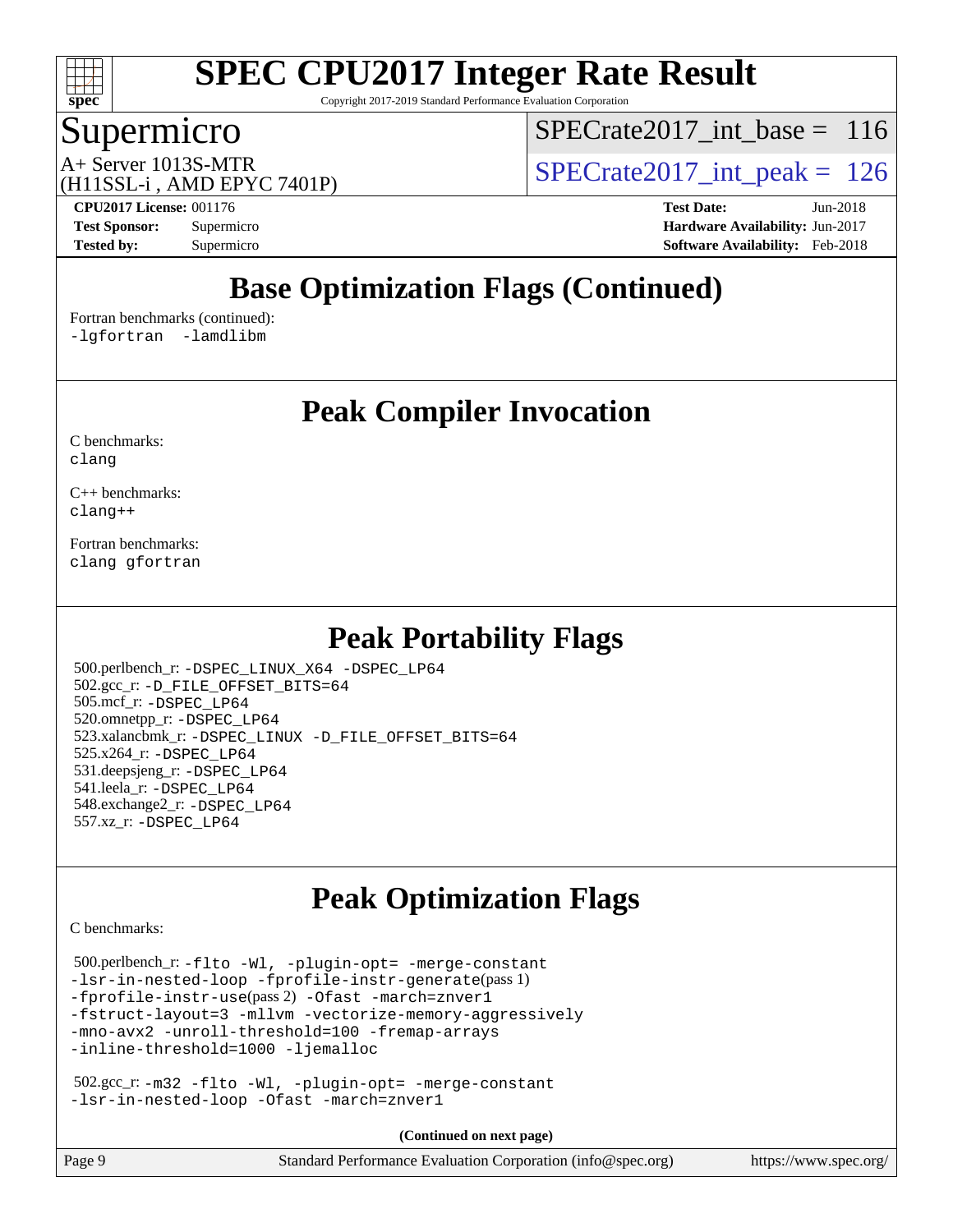

Copyright 2017-2019 Standard Performance Evaluation Corporation

### Supermicro

[SPECrate2017\\_int\\_base =](http://www.spec.org/auto/cpu2017/Docs/result-fields.html#SPECrate2017intbase) 116

(H11SSL-i , AMD EPYC 7401P)

A+ Server 1013S-MTR<br>  $\angle$  [SPECrate2017\\_int\\_peak =](http://www.spec.org/auto/cpu2017/Docs/result-fields.html#SPECrate2017intpeak) 126

**[CPU2017 License:](http://www.spec.org/auto/cpu2017/Docs/result-fields.html#CPU2017License)** 001176 **[Test Date:](http://www.spec.org/auto/cpu2017/Docs/result-fields.html#TestDate)** Jun-2018 **[Test Sponsor:](http://www.spec.org/auto/cpu2017/Docs/result-fields.html#TestSponsor)** Supermicro **[Hardware Availability:](http://www.spec.org/auto/cpu2017/Docs/result-fields.html#HardwareAvailability)** Jun-2017 **[Tested by:](http://www.spec.org/auto/cpu2017/Docs/result-fields.html#Testedby)** Supermicro **[Software Availability:](http://www.spec.org/auto/cpu2017/Docs/result-fields.html#SoftwareAvailability)** Feb-2018

### **[Peak Optimization Flags \(Continued\)](http://www.spec.org/auto/cpu2017/Docs/result-fields.html#PeakOptimizationFlags)**

 502.gcc\_r (continued): [-fstruct-layout=3](http://www.spec.org/cpu2017/results/res2018q3/cpu2017-20180710-07767.flags.html#user_peakCOPTIMIZE502_gcc_r_F-fstruct-layout) [-mllvm](http://www.spec.org/cpu2017/results/res2018q3/cpu2017-20180710-07767.flags.html#user_peakCOPTIMIZE502_gcc_r_F-mllvm_76e3f86ef8d8cc4dfa84cec42d531db351fee284f72cd5d644b5bdbef9c2604296512be6a431d9e19d0523544399ea9dd745afc2fff755a0705d428460dc659e) [-vectorize-memory-aggressively](http://www.spec.org/cpu2017/results/res2018q3/cpu2017-20180710-07767.flags.html#user_peakCOPTIMIZE502_gcc_r_F-vectorize-memory-aggressively) [-mno-avx2](http://www.spec.org/cpu2017/results/res2018q3/cpu2017-20180710-07767.flags.html#user_peakCOPTIMIZE502_gcc_r_F-mno-avx2) [-unroll-threshold=100](http://www.spec.org/cpu2017/results/res2018q3/cpu2017-20180710-07767.flags.html#user_peakCOPTIMIZE502_gcc_r_F-unroll-threshold) [-fremap-arrays](http://www.spec.org/cpu2017/results/res2018q3/cpu2017-20180710-07767.flags.html#user_peakCOPTIMIZE502_gcc_r_F-fremap-arrays) [-inline-threshold=1000](http://www.spec.org/cpu2017/results/res2018q3/cpu2017-20180710-07767.flags.html#user_peakCOPTIMIZE502_gcc_r_F-inline-threshold_1daf3e0321a7a0c1ea19068c818f3f119b1e5dfc986cc791557791f4b93536c1546ba0c8585f62303269f504aa232e0ca278e8489928152e32e0752215741730) [-fgnu89-inline](http://www.spec.org/cpu2017/results/res2018q3/cpu2017-20180710-07767.flags.html#user_peakEXTRA_COPTIMIZE502_gcc_r_F-fgnu89-inline) [-L/root/work/lib/jemalloc/lib32](http://www.spec.org/cpu2017/results/res2018q3/cpu2017-20180710-07767.flags.html#user_peakEXTRA_LIBS502_gcc_r_L-libpath_ed592dae44e5c1ab08e0623a53d3c5a4c6e35be404d5d0c77aec9324965777ec819518e6bc9b505d0969c714b6f83ef377306a01beedec47148c3dcded825687) [-ljemalloc](http://www.spec.org/cpu2017/results/res2018q3/cpu2017-20180710-07767.flags.html#user_peakEXTRA_LIBS502_gcc_r_F-ljemalloc) 505.mcf\_r: [-flto](http://www.spec.org/cpu2017/results/res2018q3/cpu2017-20180710-07767.flags.html#user_peakCOPTIMIZEEXTRA_LDFLAGS505_mcf_r_F-flto) [-Wl,](http://www.spec.org/cpu2017/results/res2018q3/cpu2017-20180710-07767.flags.html#user_peakEXTRA_LDFLAGS505_mcf_r_F-Wl_5f669859b7c1a0295edc4f5fd536c381023f180a987810cb5cfa1d9467a27ac14b13770b9732d7618b24fc778f3dfdf68b65521d505fc870281e0142944925a0) [-plugin-opt=](http://www.spec.org/cpu2017/results/res2018q3/cpu2017-20180710-07767.flags.html#user_peakEXTRA_LDFLAGS505_mcf_r_F-plugin-opt_772899571bb6157e4b8feeb3276e6c06dec41c1bbb0aa637c8700742a4baaf7e7b56061e32ae2365a76a44d8c448177ca3ee066cdf7537598ff772fc461942c2) [-merge-constant](http://www.spec.org/cpu2017/results/res2018q3/cpu2017-20180710-07767.flags.html#user_peakEXTRA_LDFLAGS505_mcf_r_F-merge-constant_bdb3ec75d21d5cf0ab1961ebe7105d0ea3b0c6d89a312cf7efc1d107e6c56c92c36b5d564d0702d1e2526f6b92f188b4413eb5a54b1f9e4a41f5a9bfc0233b92) [-lsr-in-nested-loop](http://www.spec.org/cpu2017/results/res2018q3/cpu2017-20180710-07767.flags.html#user_peakEXTRA_LDFLAGS505_mcf_r_F-lsr-in-nested-loop) [-Ofast](http://www.spec.org/cpu2017/results/res2018q3/cpu2017-20180710-07767.flags.html#user_peakCOPTIMIZE505_mcf_r_F-Ofast) [-march=znver1](http://www.spec.org/cpu2017/results/res2018q3/cpu2017-20180710-07767.flags.html#user_peakCOPTIMIZE505_mcf_r_march_082ab2c5e8f99f69c47c63adfdc26f9617958cc68d0b5dbfb7aa6935cde4c91d5d9c2fdc24e6781fa8a0299196f2f4ca8e995f825d797de797910507b4251bb3) [-fstruct-layout=3](http://www.spec.org/cpu2017/results/res2018q3/cpu2017-20180710-07767.flags.html#user_peakCOPTIMIZE505_mcf_r_F-fstruct-layout) [-mllvm](http://www.spec.org/cpu2017/results/res2018q3/cpu2017-20180710-07767.flags.html#user_peakCOPTIMIZE505_mcf_r_F-mllvm_76e3f86ef8d8cc4dfa84cec42d531db351fee284f72cd5d644b5bdbef9c2604296512be6a431d9e19d0523544399ea9dd745afc2fff755a0705d428460dc659e) [-vectorize-memory-aggressively](http://www.spec.org/cpu2017/results/res2018q3/cpu2017-20180710-07767.flags.html#user_peakCOPTIMIZE505_mcf_r_F-vectorize-memory-aggressively) [-mno-avx2](http://www.spec.org/cpu2017/results/res2018q3/cpu2017-20180710-07767.flags.html#user_peakCOPTIMIZE505_mcf_r_F-mno-avx2) [-unroll-threshold=100](http://www.spec.org/cpu2017/results/res2018q3/cpu2017-20180710-07767.flags.html#user_peakCOPTIMIZE505_mcf_r_F-unroll-threshold) [-fremap-arrays](http://www.spec.org/cpu2017/results/res2018q3/cpu2017-20180710-07767.flags.html#user_peakCOPTIMIZE505_mcf_r_F-fremap-arrays) [-inline-threshold=1000](http://www.spec.org/cpu2017/results/res2018q3/cpu2017-20180710-07767.flags.html#user_peakCOPTIMIZE505_mcf_r_F-inline-threshold_1daf3e0321a7a0c1ea19068c818f3f119b1e5dfc986cc791557791f4b93536c1546ba0c8585f62303269f504aa232e0ca278e8489928152e32e0752215741730) [-ljemalloc](http://www.spec.org/cpu2017/results/res2018q3/cpu2017-20180710-07767.flags.html#user_peakEXTRA_LIBS505_mcf_r_F-ljemalloc) 525.x264\_r: Same as 500.perlbench\_r 557.xz\_r: Same as 505.mcf\_r [C++ benchmarks:](http://www.spec.org/auto/cpu2017/Docs/result-fields.html#CXXbenchmarks) 520.omnetpp\_r: [-flto](http://www.spec.org/cpu2017/results/res2018q3/cpu2017-20180710-07767.flags.html#user_peakCXXOPTIMIZEEXTRA_LDFLAGS520_omnetpp_r_F-flto) [-Wl,](http://www.spec.org/cpu2017/results/res2018q3/cpu2017-20180710-07767.flags.html#user_peakEXTRA_LDFLAGS520_omnetpp_r_F-Wl_5f669859b7c1a0295edc4f5fd536c381023f180a987810cb5cfa1d9467a27ac14b13770b9732d7618b24fc778f3dfdf68b65521d505fc870281e0142944925a0) [-plugin-opt=](http://www.spec.org/cpu2017/results/res2018q3/cpu2017-20180710-07767.flags.html#user_peakEXTRA_LDFLAGS520_omnetpp_r_F-plugin-opt_772899571bb6157e4b8feeb3276e6c06dec41c1bbb0aa637c8700742a4baaf7e7b56061e32ae2365a76a44d8c448177ca3ee066cdf7537598ff772fc461942c2) [-merge-constant](http://www.spec.org/cpu2017/results/res2018q3/cpu2017-20180710-07767.flags.html#user_peakEXTRA_LDFLAGS520_omnetpp_r_F-merge-constant_bdb3ec75d21d5cf0ab1961ebe7105d0ea3b0c6d89a312cf7efc1d107e6c56c92c36b5d564d0702d1e2526f6b92f188b4413eb5a54b1f9e4a41f5a9bfc0233b92) [-lsr-in-nested-loop](http://www.spec.org/cpu2017/results/res2018q3/cpu2017-20180710-07767.flags.html#user_peakEXTRA_LDFLAGS520_omnetpp_r_F-lsr-in-nested-loop) [-Ofast](http://www.spec.org/cpu2017/results/res2018q3/cpu2017-20180710-07767.flags.html#user_peakCXXOPTIMIZE520_omnetpp_r_F-Ofast) [-march=znver1](http://www.spec.org/cpu2017/results/res2018q3/cpu2017-20180710-07767.flags.html#user_peakCXXOPTIMIZE520_omnetpp_r_march_082ab2c5e8f99f69c47c63adfdc26f9617958cc68d0b5dbfb7aa6935cde4c91d5d9c2fdc24e6781fa8a0299196f2f4ca8e995f825d797de797910507b4251bb3) [-finline-aggressive](http://www.spec.org/cpu2017/results/res2018q3/cpu2017-20180710-07767.flags.html#user_peakCXXOPTIMIZE520_omnetpp_r_F-finline-aggressive) [-mllvm](http://www.spec.org/cpu2017/results/res2018q3/cpu2017-20180710-07767.flags.html#user_peakCXXOPTIMIZE520_omnetpp_r_F-mllvm_76e3f86ef8d8cc4dfa84cec42d531db351fee284f72cd5d644b5bdbef9c2604296512be6a431d9e19d0523544399ea9dd745afc2fff755a0705d428460dc659e) [-unroll-threshold=100](http://www.spec.org/cpu2017/results/res2018q3/cpu2017-20180710-07767.flags.html#user_peakCXXOPTIMIZE520_omnetpp_r_F-unroll-threshold) [-fremap-arrays](http://www.spec.org/cpu2017/results/res2018q3/cpu2017-20180710-07767.flags.html#user_peakCXXOPTIMIZE520_omnetpp_r_F-fremap-arrays) [-inline-threshold=1000](http://www.spec.org/cpu2017/results/res2018q3/cpu2017-20180710-07767.flags.html#user_peakCXXOPTIMIZE520_omnetpp_r_F-inline-threshold_1daf3e0321a7a0c1ea19068c818f3f119b1e5dfc986cc791557791f4b93536c1546ba0c8585f62303269f504aa232e0ca278e8489928152e32e0752215741730) [-ljemalloc](http://www.spec.org/cpu2017/results/res2018q3/cpu2017-20180710-07767.flags.html#user_peakEXTRA_LIBS520_omnetpp_r_F-ljemalloc) 523.xalancbmk\_r: [-m32](http://www.spec.org/cpu2017/results/res2018q3/cpu2017-20180710-07767.flags.html#user_peakCXXLD523_xalancbmk_r_F-m32) [-flto](http://www.spec.org/cpu2017/results/res2018q3/cpu2017-20180710-07767.flags.html#user_peakCXXOPTIMIZEEXTRA_LDFLAGS523_xalancbmk_r_F-flto) [-Wl,](http://www.spec.org/cpu2017/results/res2018q3/cpu2017-20180710-07767.flags.html#user_peakEXTRA_LDFLAGS523_xalancbmk_r_F-Wl_5f669859b7c1a0295edc4f5fd536c381023f180a987810cb5cfa1d9467a27ac14b13770b9732d7618b24fc778f3dfdf68b65521d505fc870281e0142944925a0) [-plugin-opt=](http://www.spec.org/cpu2017/results/res2018q3/cpu2017-20180710-07767.flags.html#user_peakEXTRA_LDFLAGS523_xalancbmk_r_F-plugin-opt_772899571bb6157e4b8feeb3276e6c06dec41c1bbb0aa637c8700742a4baaf7e7b56061e32ae2365a76a44d8c448177ca3ee066cdf7537598ff772fc461942c2) [-merge-constant](http://www.spec.org/cpu2017/results/res2018q3/cpu2017-20180710-07767.flags.html#user_peakEXTRA_LDFLAGS523_xalancbmk_r_F-merge-constant_bdb3ec75d21d5cf0ab1961ebe7105d0ea3b0c6d89a312cf7efc1d107e6c56c92c36b5d564d0702d1e2526f6b92f188b4413eb5a54b1f9e4a41f5a9bfc0233b92) [-lsr-in-nested-loop](http://www.spec.org/cpu2017/results/res2018q3/cpu2017-20180710-07767.flags.html#user_peakEXTRA_LDFLAGS523_xalancbmk_r_F-lsr-in-nested-loop) [-Ofast](http://www.spec.org/cpu2017/results/res2018q3/cpu2017-20180710-07767.flags.html#user_peakCXXOPTIMIZE523_xalancbmk_r_F-Ofast) [-march=znver1](http://www.spec.org/cpu2017/results/res2018q3/cpu2017-20180710-07767.flags.html#user_peakCXXOPTIMIZE523_xalancbmk_r_march_082ab2c5e8f99f69c47c63adfdc26f9617958cc68d0b5dbfb7aa6935cde4c91d5d9c2fdc24e6781fa8a0299196f2f4ca8e995f825d797de797910507b4251bb3) [-finline-aggressive](http://www.spec.org/cpu2017/results/res2018q3/cpu2017-20180710-07767.flags.html#user_peakCXXOPTIMIZE523_xalancbmk_r_F-finline-aggressive) [-mllvm](http://www.spec.org/cpu2017/results/res2018q3/cpu2017-20180710-07767.flags.html#user_peakCXXOPTIMIZE523_xalancbmk_r_F-mllvm_76e3f86ef8d8cc4dfa84cec42d531db351fee284f72cd5d644b5bdbef9c2604296512be6a431d9e19d0523544399ea9dd745afc2fff755a0705d428460dc659e) [-unroll-threshold=100](http://www.spec.org/cpu2017/results/res2018q3/cpu2017-20180710-07767.flags.html#user_peakCXXOPTIMIZE523_xalancbmk_r_F-unroll-threshold) [-fremap-arrays](http://www.spec.org/cpu2017/results/res2018q3/cpu2017-20180710-07767.flags.html#user_peakCXXOPTIMIZE523_xalancbmk_r_F-fremap-arrays) [-inline-threshold=1000](http://www.spec.org/cpu2017/results/res2018q3/cpu2017-20180710-07767.flags.html#user_peakCXXOPTIMIZE523_xalancbmk_r_F-inline-threshold_1daf3e0321a7a0c1ea19068c818f3f119b1e5dfc986cc791557791f4b93536c1546ba0c8585f62303269f504aa232e0ca278e8489928152e32e0752215741730) [-L/root/work/lib/jemalloc/lib32](http://www.spec.org/cpu2017/results/res2018q3/cpu2017-20180710-07767.flags.html#user_peakEXTRA_LIBS523_xalancbmk_r_L-libpath_ed592dae44e5c1ab08e0623a53d3c5a4c6e35be404d5d0c77aec9324965777ec819518e6bc9b505d0969c714b6f83ef377306a01beedec47148c3dcded825687) [-ljemalloc](http://www.spec.org/cpu2017/results/res2018q3/cpu2017-20180710-07767.flags.html#user_peakEXTRA_LIBS523_xalancbmk_r_F-ljemalloc) 531.deepsjeng\_r: Same as 520.omnetpp\_r 541.leela\_r: [-flto](http://www.spec.org/cpu2017/results/res2018q3/cpu2017-20180710-07767.flags.html#user_peakCXXOPTIMIZEEXTRA_LDFLAGS541_leela_r_F-flto) [-Wl,](http://www.spec.org/cpu2017/results/res2018q3/cpu2017-20180710-07767.flags.html#user_peakEXTRA_LDFLAGS541_leela_r_F-Wl_5f669859b7c1a0295edc4f5fd536c381023f180a987810cb5cfa1d9467a27ac14b13770b9732d7618b24fc778f3dfdf68b65521d505fc870281e0142944925a0) [-plugin-opt=](http://www.spec.org/cpu2017/results/res2018q3/cpu2017-20180710-07767.flags.html#user_peakEXTRA_LDFLAGS541_leela_r_F-plugin-opt_772899571bb6157e4b8feeb3276e6c06dec41c1bbb0aa637c8700742a4baaf7e7b56061e32ae2365a76a44d8c448177ca3ee066cdf7537598ff772fc461942c2) [-merge-constant](http://www.spec.org/cpu2017/results/res2018q3/cpu2017-20180710-07767.flags.html#user_peakEXTRA_LDFLAGS541_leela_r_F-merge-constant_bdb3ec75d21d5cf0ab1961ebe7105d0ea3b0c6d89a312cf7efc1d107e6c56c92c36b5d564d0702d1e2526f6b92f188b4413eb5a54b1f9e4a41f5a9bfc0233b92) [-lsr-in-nested-loop](http://www.spec.org/cpu2017/results/res2018q3/cpu2017-20180710-07767.flags.html#user_peakEXTRA_LDFLAGS541_leela_r_F-lsr-in-nested-loop) [-fprofile-instr-generate](http://www.spec.org/cpu2017/results/res2018q3/cpu2017-20180710-07767.flags.html#user_peakPASS1_CXXFLAGSPASS1_LDFLAGS541_leela_r_F-fprofile-instr-generate)(pass 1) [-fprofile-instr-use](http://www.spec.org/cpu2017/results/res2018q3/cpu2017-20180710-07767.flags.html#user_peakPASS2_CXXFLAGSPASS2_LDFLAGS541_leela_r_F-fprofile-instr-use)(pass 2) [-Ofast](http://www.spec.org/cpu2017/results/res2018q3/cpu2017-20180710-07767.flags.html#user_peakCXXOPTIMIZE541_leela_r_F-Ofast) [-march=znver1](http://www.spec.org/cpu2017/results/res2018q3/cpu2017-20180710-07767.flags.html#user_peakCXXOPTIMIZE541_leela_r_march_082ab2c5e8f99f69c47c63adfdc26f9617958cc68d0b5dbfb7aa6935cde4c91d5d9c2fdc24e6781fa8a0299196f2f4ca8e995f825d797de797910507b4251bb3) [-mllvm](http://www.spec.org/cpu2017/results/res2018q3/cpu2017-20180710-07767.flags.html#user_peakCXXOPTIMIZE541_leela_r_F-mllvm_76e3f86ef8d8cc4dfa84cec42d531db351fee284f72cd5d644b5bdbef9c2604296512be6a431d9e19d0523544399ea9dd745afc2fff755a0705d428460dc659e) [-unroll-count=8](http://www.spec.org/cpu2017/results/res2018q3/cpu2017-20180710-07767.flags.html#user_peakCXXOPTIMIZE541_leela_r_F-unroll-count) [-unroll-threshold=100](http://www.spec.org/cpu2017/results/res2018q3/cpu2017-20180710-07767.flags.html#user_peakCXXOPTIMIZE541_leela_r_F-unroll-threshold) [-ljemalloc](http://www.spec.org/cpu2017/results/res2018q3/cpu2017-20180710-07767.flags.html#user_peakEXTRA_LIBS541_leela_r_F-ljemalloc) [Fortran benchmarks](http://www.spec.org/auto/cpu2017/Docs/result-fields.html#Fortranbenchmarks): [-flto](http://www.spec.org/cpu2017/results/res2018q3/cpu2017-20180710-07767.flags.html#user_FCpeak_F-flto) [-Wl,](http://www.spec.org/cpu2017/results/res2018q3/cpu2017-20180710-07767.flags.html#user_FCpeak_F-Wl_5f669859b7c1a0295edc4f5fd536c381023f180a987810cb5cfa1d9467a27ac14b13770b9732d7618b24fc778f3dfdf68b65521d505fc870281e0142944925a0) [-plugin-opt=](http://www.spec.org/cpu2017/results/res2018q3/cpu2017-20180710-07767.flags.html#user_FCpeak_F-plugin-opt_772899571bb6157e4b8feeb3276e6c06dec41c1bbb0aa637c8700742a4baaf7e7b56061e32ae2365a76a44d8c448177ca3ee066cdf7537598ff772fc461942c2) [-merge-constant](http://www.spec.org/cpu2017/results/res2018q3/cpu2017-20180710-07767.flags.html#user_FCpeak_F-merge-constant_bdb3ec75d21d5cf0ab1961ebe7105d0ea3b0c6d89a312cf7efc1d107e6c56c92c36b5d564d0702d1e2526f6b92f188b4413eb5a54b1f9e4a41f5a9bfc0233b92) [-lsr-in-nested-loop](http://www.spec.org/cpu2017/results/res2018q3/cpu2017-20180710-07767.flags.html#user_FCpeak_F-lsr-in-nested-loop) [-O3](http://www.spec.org/cpu2017/results/res2018q3/cpu2017-20180710-07767.flags.html#user_FCpeak_Olevel-gcc_2a8c613e11e2962ae78d693398304d6f1c12fa10320380cff05dd109643c60bb04214353a55f02d8022371d19f6dd940085da69c3a4516b2b7029e64f867e782)(gfortran) [-O3](http://www.spec.org/cpu2017/results/res2018q3/cpu2017-20180710-07767.flags.html#user_FCpeak_F-O3)(clang) [-mavx2](http://www.spec.org/cpu2017/results/res2018q3/cpu2017-20180710-07767.flags.html#user_FCpeak_F-mavx2) [-madx](http://www.spec.org/cpu2017/results/res2018q3/cpu2017-20180710-07767.flags.html#user_FCpeak_F-madx) [-funroll-loops](http://www.spec.org/cpu2017/results/res2018q3/cpu2017-20180710-07767.flags.html#user_FCpeak_F-funroll-loops) [-ffast-math](http://www.spec.org/cpu2017/results/res2018q3/cpu2017-20180710-07767.flags.html#user_FCpeak_F-ffast-math) [-Ofast](http://www.spec.org/cpu2017/results/res2018q3/cpu2017-20180710-07767.flags.html#user_FCpeak_F-Ofast) [-fdefault-integer-8](http://www.spec.org/cpu2017/results/res2018q3/cpu2017-20180710-07767.flags.html#user_FCpeak_F-fdefault-integer-8) [-fplugin=dragonegg.so](http://www.spec.org/cpu2017/results/res2018q3/cpu2017-20180710-07767.flags.html#user_FCpeak_F-fpluginDragonEgg) [-fplugin-arg-dragonegg-llvm-option="](http://www.spec.org/cpu2017/results/res2018q3/cpu2017-20180710-07767.flags.html#user_FCpeak_F-fplugin-arg-dragonegg-llvm-option_98400a9ab866ed0085f1e7306b6fe3b9aac45e0c6ce6c4c776296af40a6f95ac09a5771072dd0b0cdcb566a3e79e79d2a726fc48d436745311228115dad9979d) [-enable-iv-split](http://www.spec.org/cpu2017/results/res2018q3/cpu2017-20180710-07767.flags.html#user_FCpeak_F-enable-iv-split) [-inline-threshold:1000](http://www.spec.org/cpu2017/results/res2018q3/cpu2017-20180710-07767.flags.html#user_FCpeak_F-dragonegg-llvm-inline-threshold_aa239847abba08b4fba7c30a23f09e702847eca9c932ccbab9b5a98e59cdcbf3c2e1c25e08a0c44d3e4949b21c0afb0ca84a2f3587da11db66c46a8d7dd698b3) [-disable-vect-cmp"](http://www.spec.org/cpu2017/results/res2018q3/cpu2017-20180710-07767.flags.html#user_FCpeak_F-dragonegg-llvm-disable-vect-cmp_6cf351a29613b68bfdbd040d3e22ab0ce250093fe1c4f1b0b3e19cc513bf9fe59893782c14402abfbebd018ed2d47d139a1a3c59a802b3eac454540228820b23) [-ljemalloc](http://www.spec.org/cpu2017/results/res2018q3/cpu2017-20180710-07767.flags.html#user_FCpeak_F-ljemalloc) [-lgfortran](http://www.spec.org/cpu2017/results/res2018q3/cpu2017-20180710-07767.flags.html#user_FCpeak_F-lgfortran_aee53aa7918ae35ea4e5035d616421204ae8a638c05873868b1aa8743e73ef3f738c1d9cddaea8bce7f96e18015ec2f72d6588008f90a113075c46bd34a5e3c3)  [-lamdlibm](http://www.spec.org/cpu2017/results/res2018q3/cpu2017-20180710-07767.flags.html#user_FCpeak_F-lamdlibm_1db3d84841b8a1b4efe9441895380ccb52ec69ae4c885fce609f880d1f58d8b3c2693ad984247faf1d5c0b0abc492f2987ed2911d4dbfc830003ff87fe5a2273)